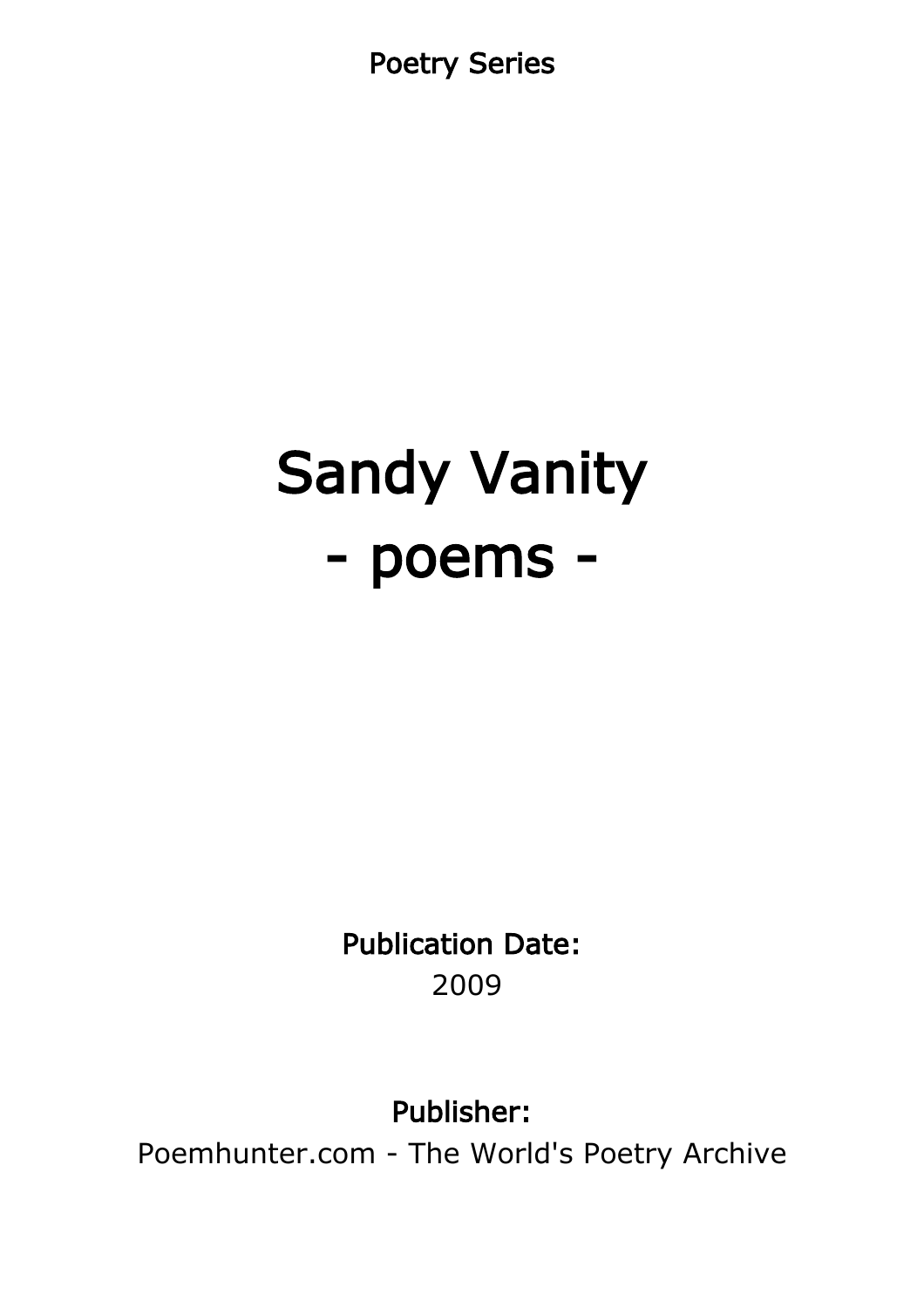# Sandy Vanity(august 23,1991)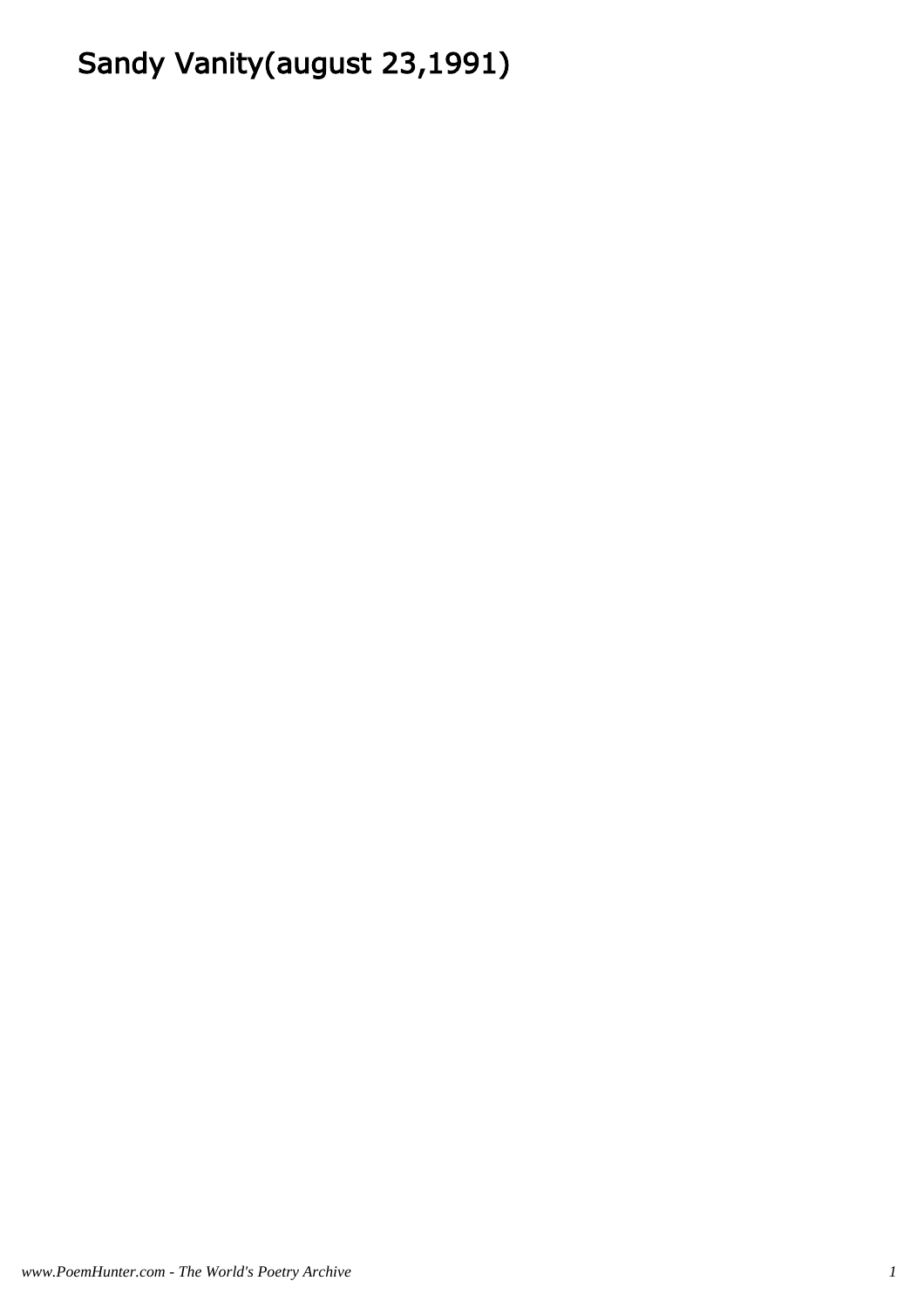# A Gift From You

In all of my life I swear I have never known love like you give me The feeling i get when i wake up next to you I lay there and watch you sleep sometimes and think your so cute I am so lucky to have you But what makes it all come together is the piece that we were missing You gave me a beautiful baby boy two months till hes here Cant wait to see him look at you I know you will be a great teacher to him and his hero too Just never forget your my hero too You gave me my life back and showed my feelings i never even knew I had To you I am grateful and you make me glad You have given me happiness in every way I love being with you every day And I know our son was not planned And all the changes are so quick its like you didnt get to grab But I hope things will settle soon Even though I know life is always changing Making life different for us Just know that no matter what happens I will always love you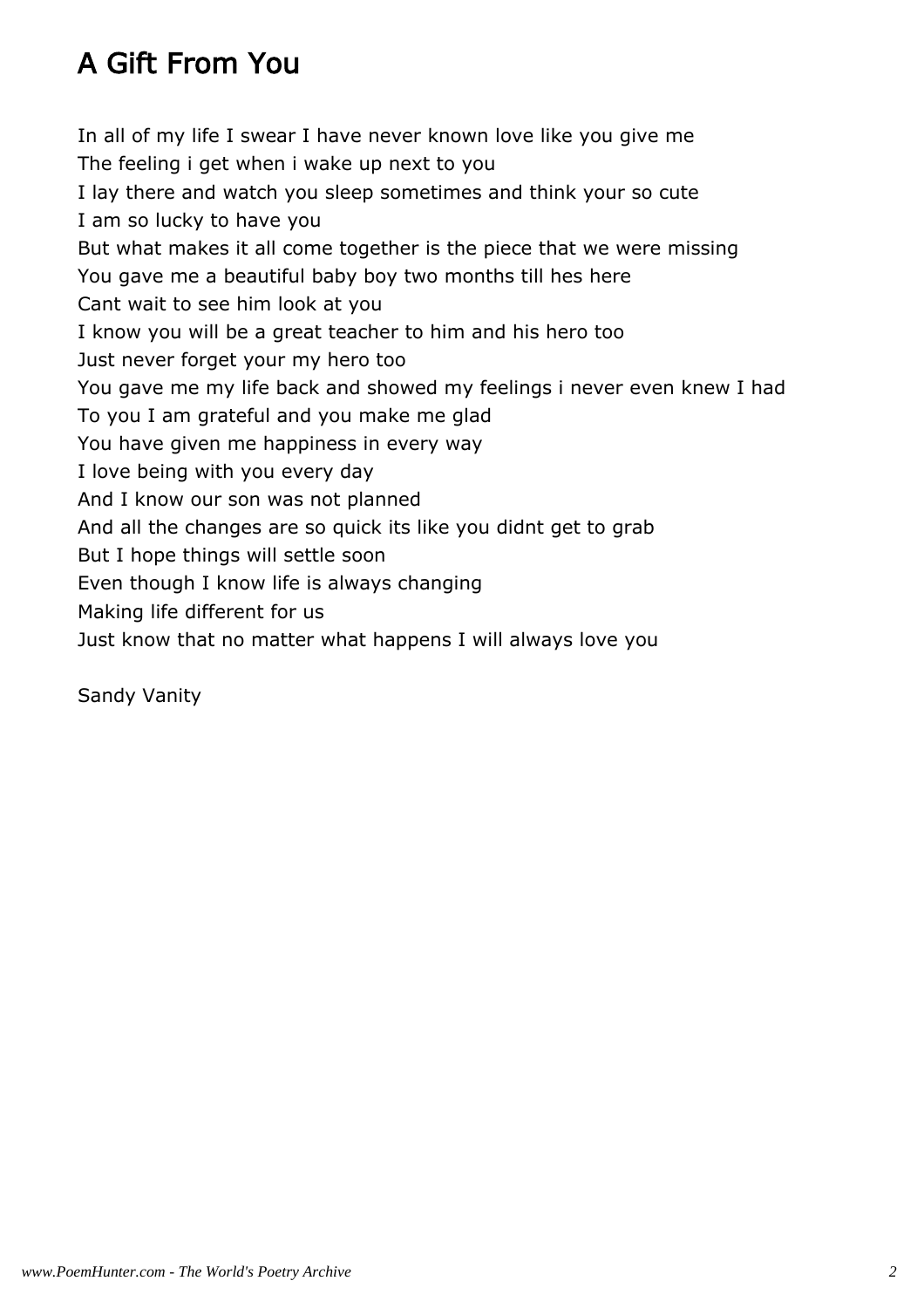# A Personal Drug

I miss him so much the temptation to express how much i want him in every single way gets stronger every day i wish i could tell him how much i want to be in his arms feel his kiss and touch once again i lie awake at night wishing i could be with him playing his voice over and over in my head hes tempting like my own personal drug hes so addictive i cant get enough hes all i want and all i need his love surounds me like the deepest, longest wildest ocean he is so beautiful, so sweet so tempting without him i am missing him so much every moment makes me insaine i want him so bad my body trys to slow as dose my mind my heart wants more and wants him close and wants to be with him as dose my mind and body it never rests and it never leaves im so inlove with him my butterfly's are wild as i talk to him, think of him and or feel him my heart beat is fast he makes me crazy we are so inlove i want him all the time i need to see him, to feel him and to hear him breath and to listen to his heart beat i need to be near him i miss him so much i cant controle myself he is so tempting so beautiful to me he is my personal drug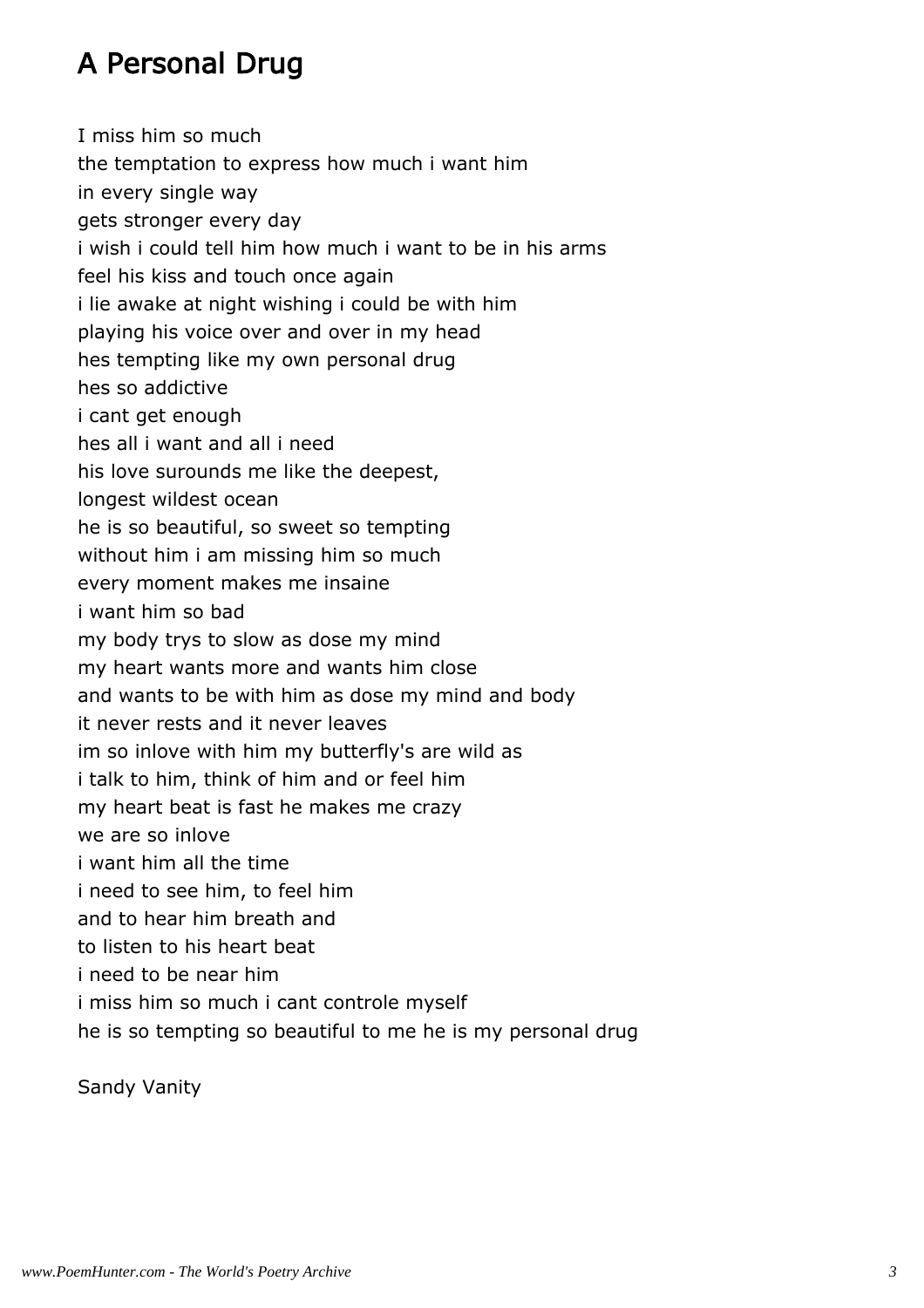## Addicted

Im addicted to his kiss and the way he touches my body softly running his hands all over my body im addicted to his giggle and laugh his hugs make me feel safe i wish he could hold me forever as i stoud outside in the rain with my smoke staring up at the sky our song escaped my lips slowly and quietly i wanted to cry cuz i missed him so but i couldnt all i could do was think as the rain fell heavier i began to think more im addicted to him his body his voice his everything all i crave is him and in my dreams he's with me i love him so every day i get to see him and have him close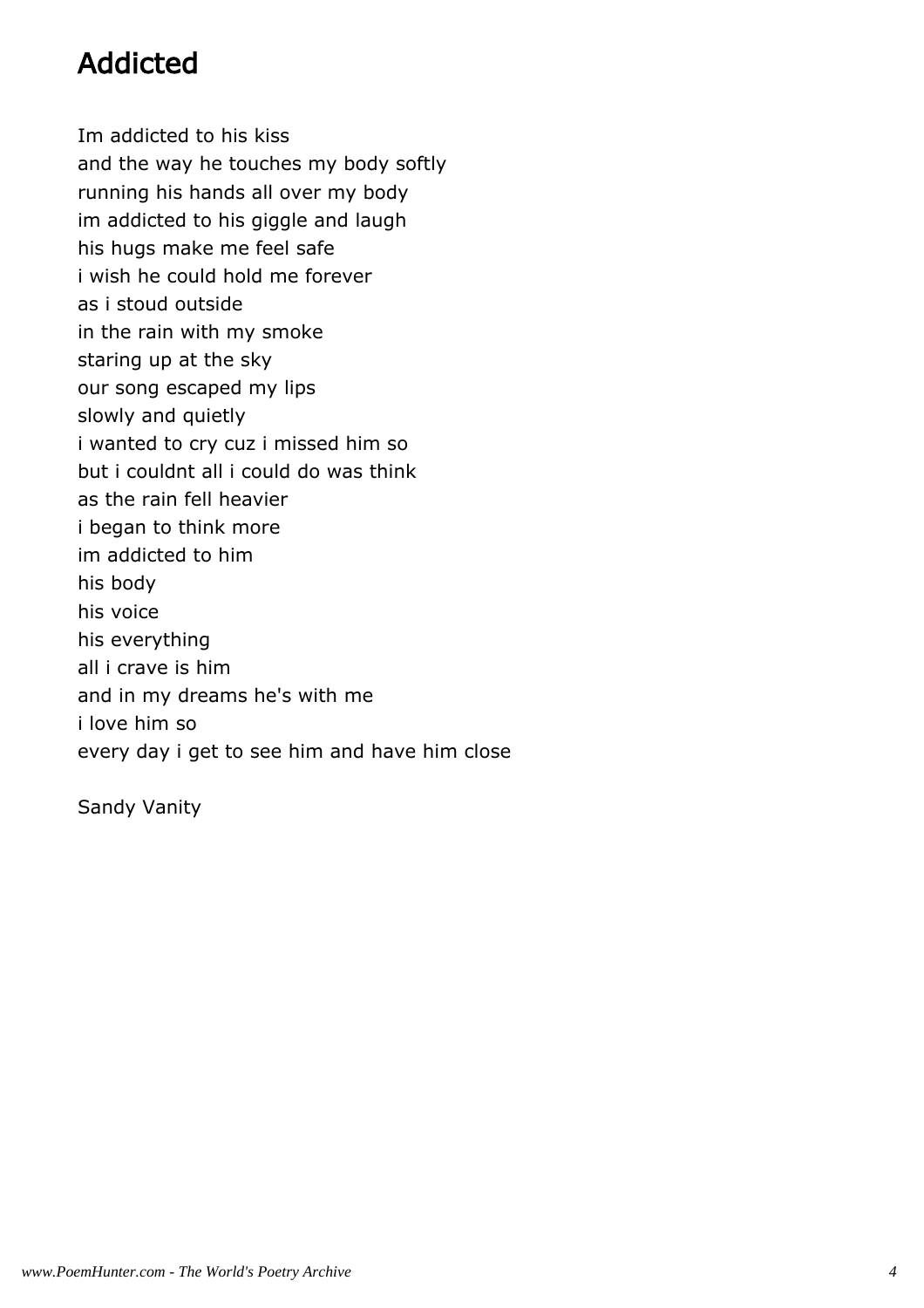# Air

the air is warm yet feels cold to me as i smoke my cig and try to breath thinking and crying tears of white as the tears roll down my cheeks i think i think of why the world is changing so much and why things go bad i realize good things go bad to teach you a lesson you must learn and no matter how much you get hurt learning these lessons it all works out so you know wiping my eyes and earasing all sighns of sadness i put my smoke out and take one last look at the sky wondering who's feeling the way i am i know everyone goes through it but some times stuff gets out of controle if things are supposed to get this bad will they get way better after? like a loss of air from my lungs my heart pounds and my chest hurts i am silent and keep it in but some times it comes out life is like this for all of us some live through and some decide to eliminate the pain by eliminating themselves self mutilation is one of them it takes away the other pain for a while and makes it so you focuse on your mutilation as time goes by it becomes a habbit it takes over but then suddenly you find people who love you and care about you and help you all the time they are your best friends and or your lovers you come to find that you dont need to do it anymore cause they will always be there to catch you when you fall i should know i have a best friend/sister and a lover who help me i used to cut alot now i jst look at my scars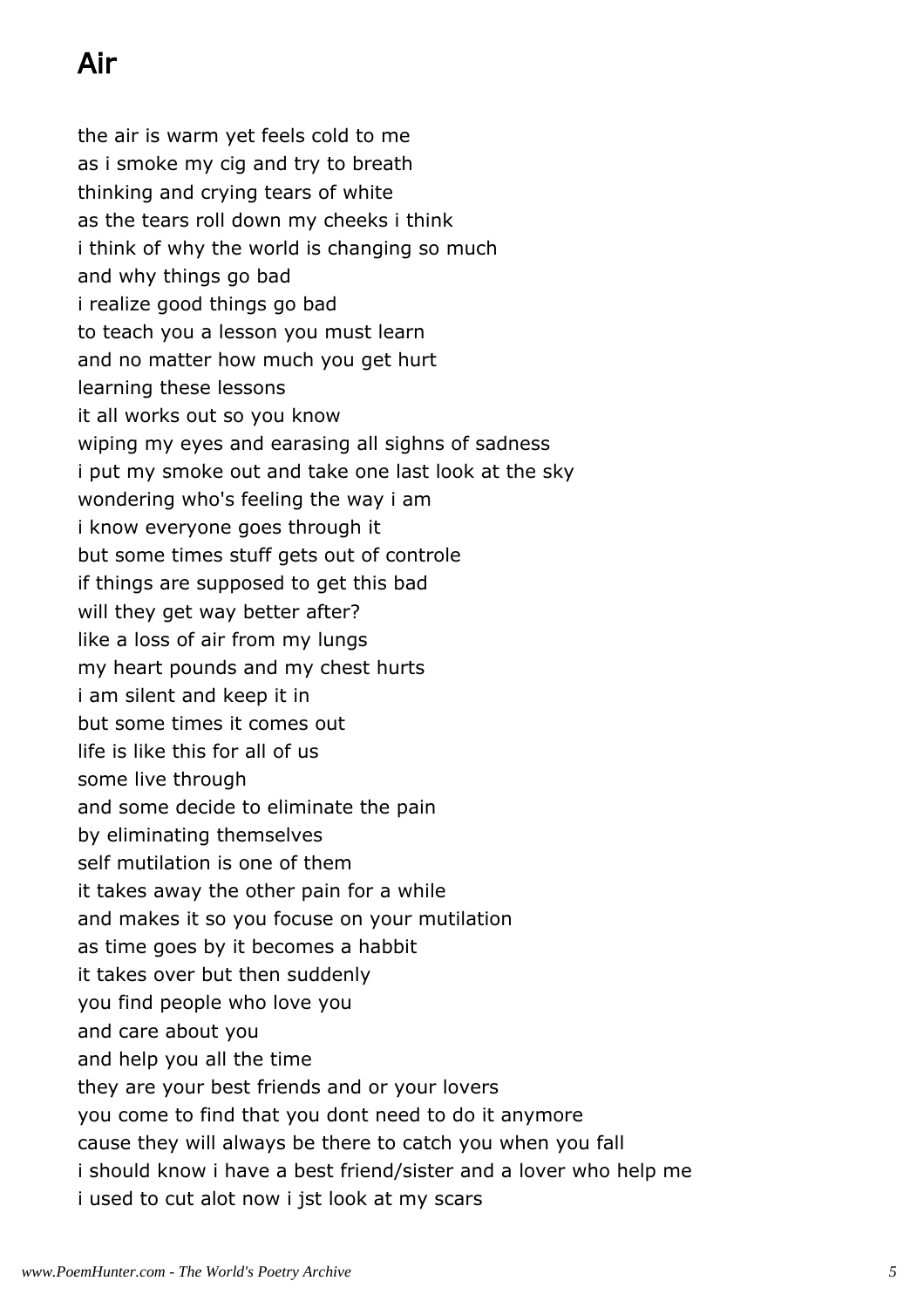and find they love me for who i am not what i look like or what i do so my dear friend and lover i love you and thank you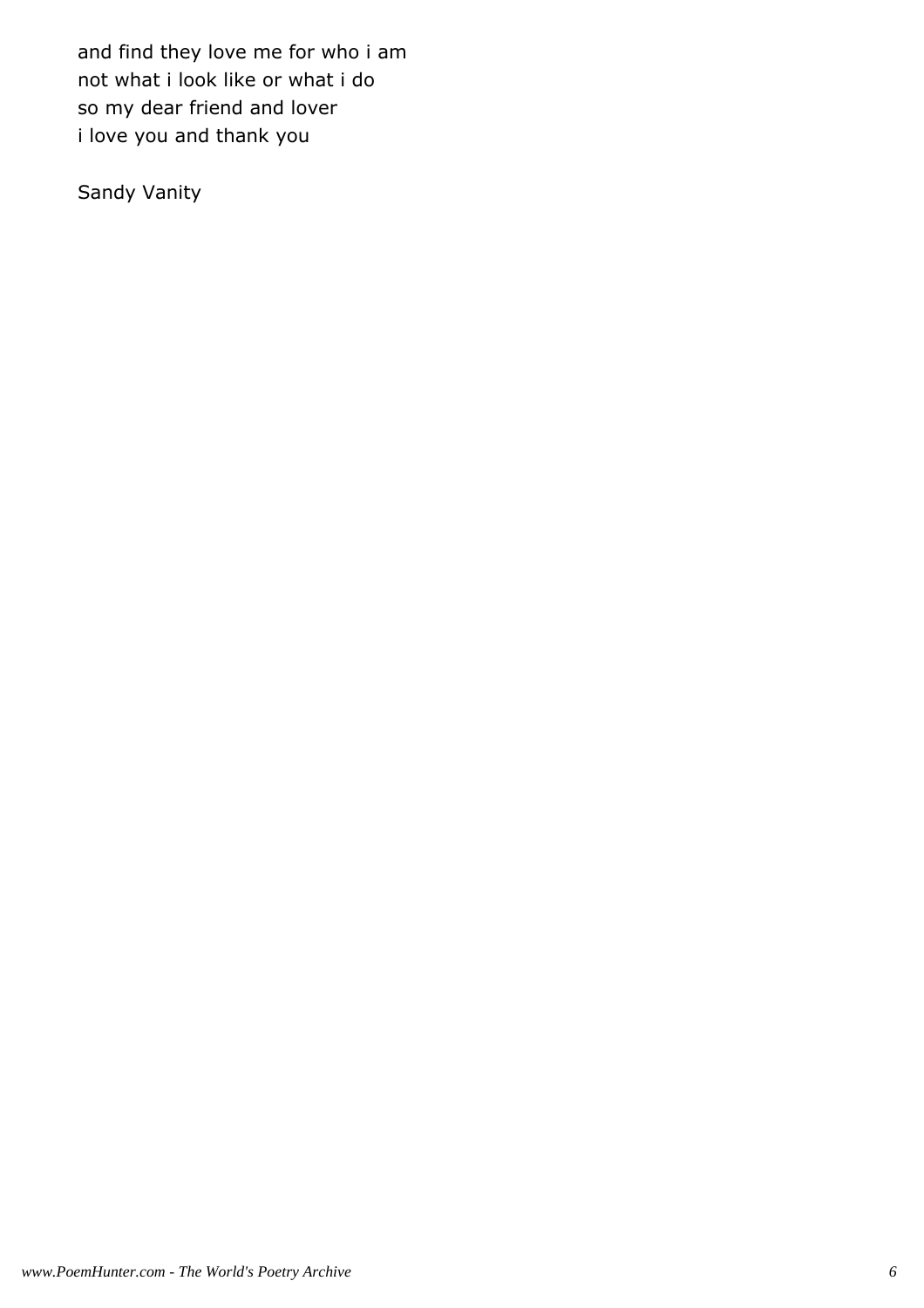# All I Want

all i want is you to have you hold me an kiss me like you do it makes me smile when you say you love me cause i know its true the way you touched me and the way you smell thats what i think about its what i do cuz i love you no matter what we go through no matter what ppl try to do i love you an all i want is you my deep feelings for you will never change i remember laying in your arms watching the stars you so beautiful lying with me holding me tight to your body i miss you so much even when your beside me its hard not to worry to think and not to cry i cant stop i love you always remember that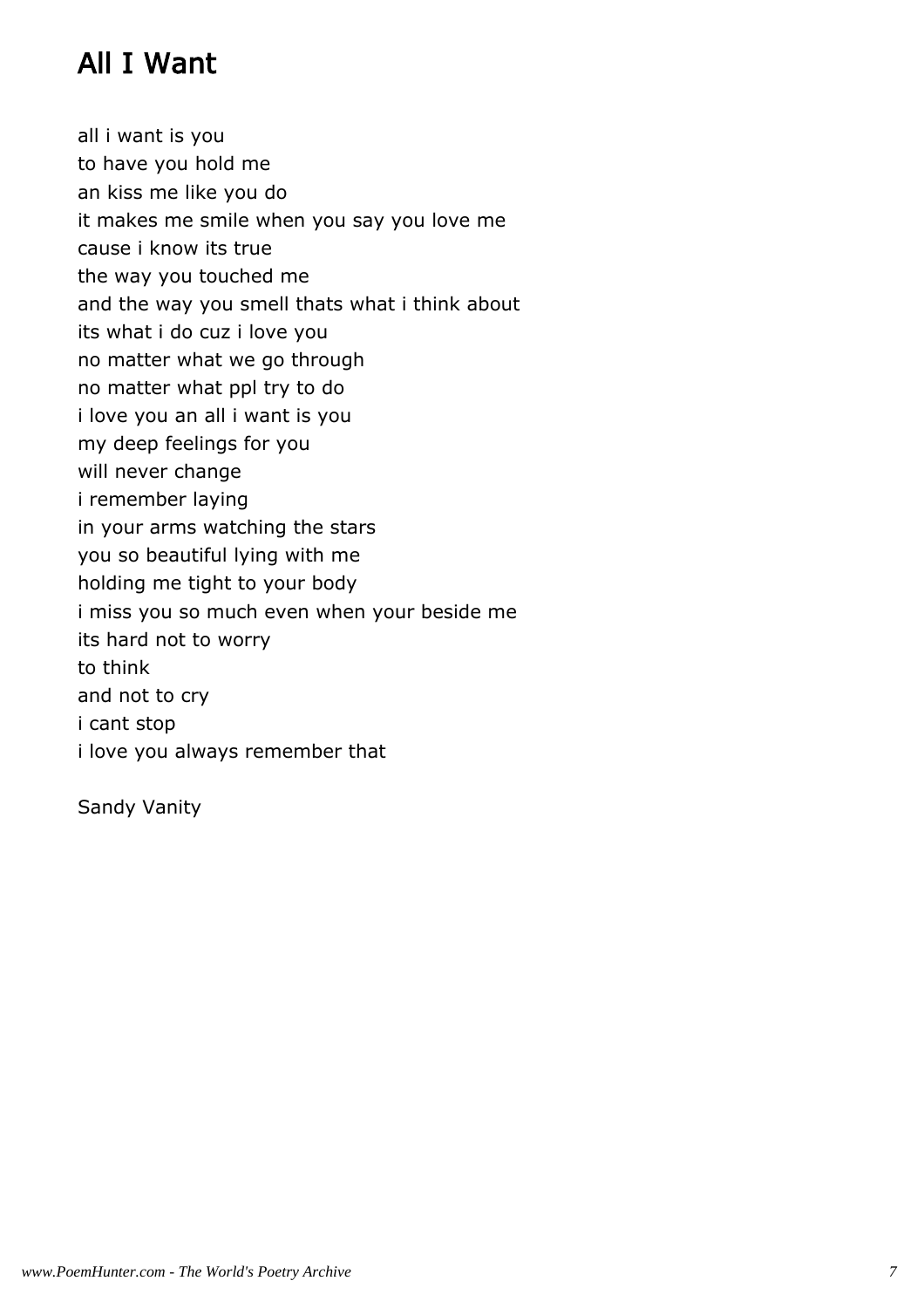#### Andrew-In Loveing Memmorie Part One

Lying in bed as my heart beat slow i could feel yours on my side i talked to you i knew you could hear me i miss the way your heart beat i miss when you moved in my stomach when i found out i was going to have you i thought to myself i get to be a mom and i have always wanted that due in april you were supposed to be but then the earth took you away from me i couldnt feel your heart beat as i knew there was something wrong my stomach hurts so bad and i cried for so long seems like just yesterday i would sing and youd push on my ribs if i stopped how you loved to hear my voice from the moment i knew you were there i loved you like you were already here a new addition to my heart you will always be your dad wasnt ready to be a dad but he wanted you just as much as i did i thought it would work out for the best but now your gone and theres half of my heart that i have lost with you i miss your heart beat and when you made my stomach growel and you pushed against my ribs i loved singing and talking to you your dad loved you just as much as i did so my dear son i say goodbye and rest in peace your my angel now so you can watch over me please watch over your dad to he knows you and he needs you too know that we love you and miss you so we will see you around and evertime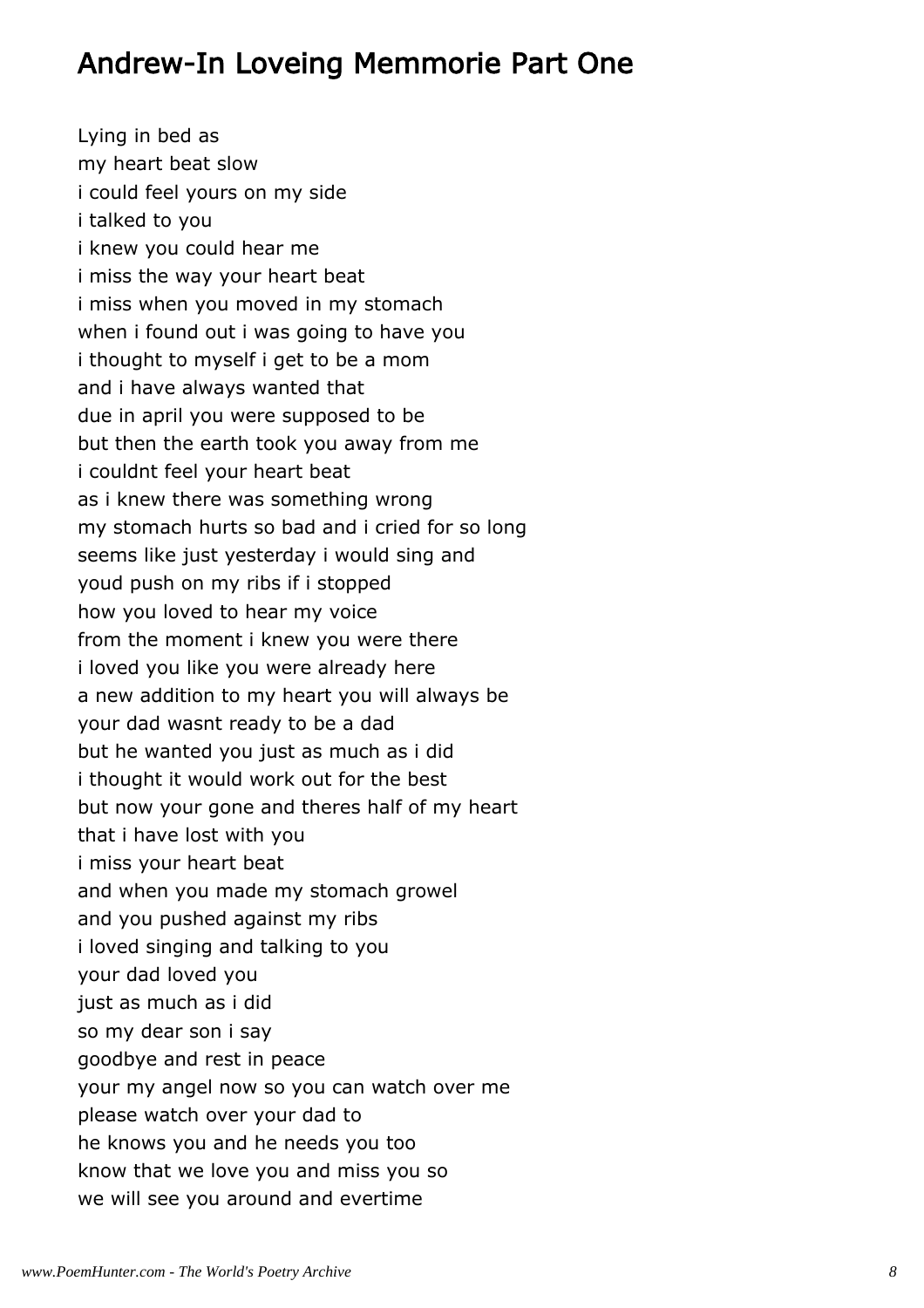the wind blows and a flower blooms and the sunshines we know its you i miss you baby and love you too

In loveing memmorie of Andrew Sean August 30th 2009-September 26th 2009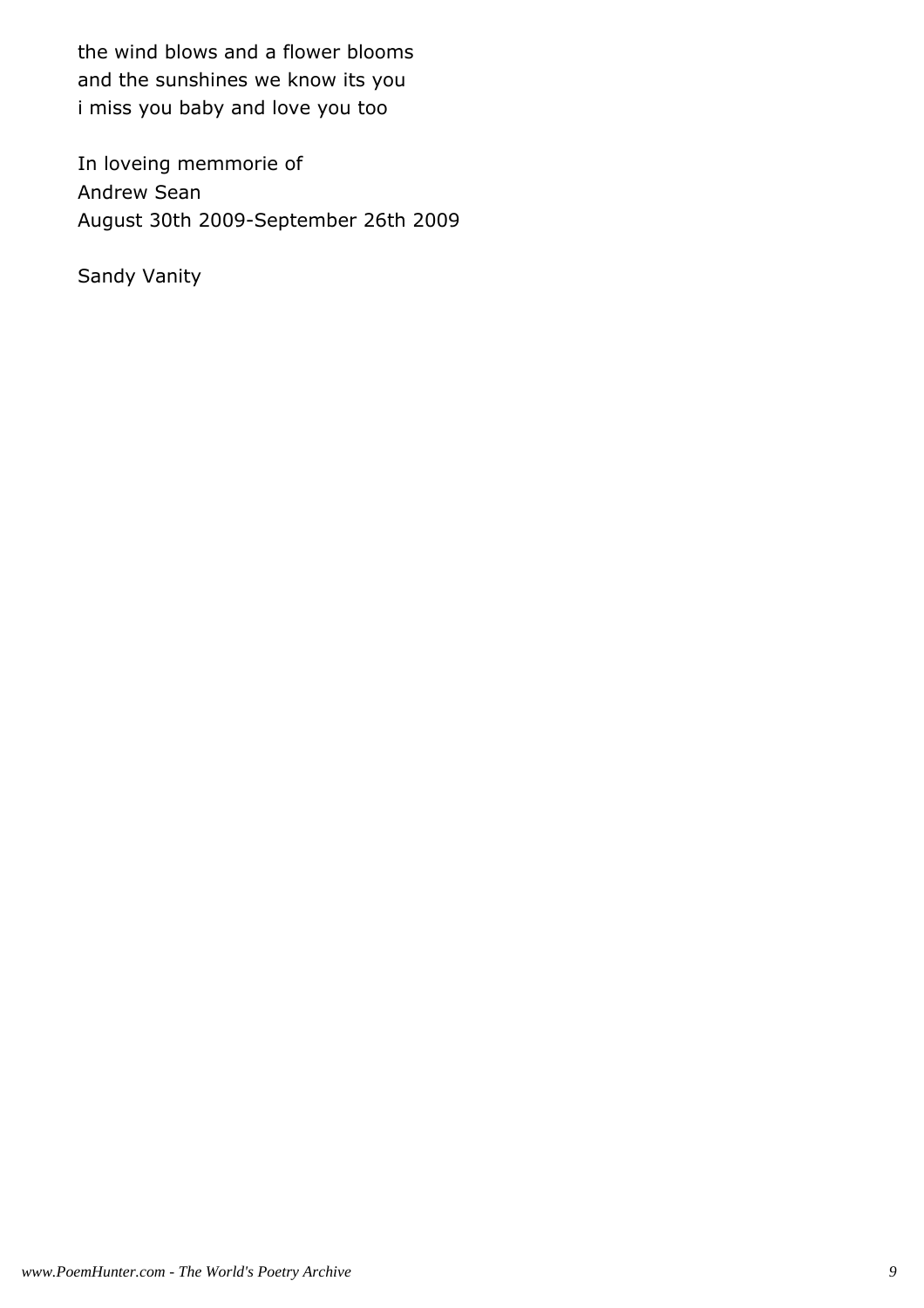#### Andrew-In Loving Memory Part Two

sitting here thinking of how it felt when his heart beat against my side and the pain i felt when he pushed on my ribs and back oh the fuss he made when i ate something he didnt like i cant help but wonder would he have been like me? would he have been like his dad? or a bit like both i dunno but i wish i could have helled him in my arms just once and hear his soft cry's his dad would have wanted him too i miss andrews heart beat an i miss the feel of his push on my spine i wish i could have hured his laugh and played with his feet i sung to him and talked to him all the time when he was in my stomach i am left to wonder why he's gone? why did he have to go befor he was born? when i think of him i know hes there thinking mommy please dont cry i will always be here two baby foot prints in my heart will forever stay from the day i learned i was going to be a mom when i lost him i didnt know what to do all i could do was cry to think of him an the happyness i felt when he was there i used to get mad when hed push on my back an ribs but really all he wanted i guess was to hear my voice its not fair that hes gone an never got to live but i know hes my angel now hopefully i will get to hear him giggle and laugh one day i remember telling him about who i was and what i look like i remember singing to him and saying goodnight the times i laughed and the times i smiled cuz i knew he was there touching my stomach to feel his heart beat and falling asleep to the rythem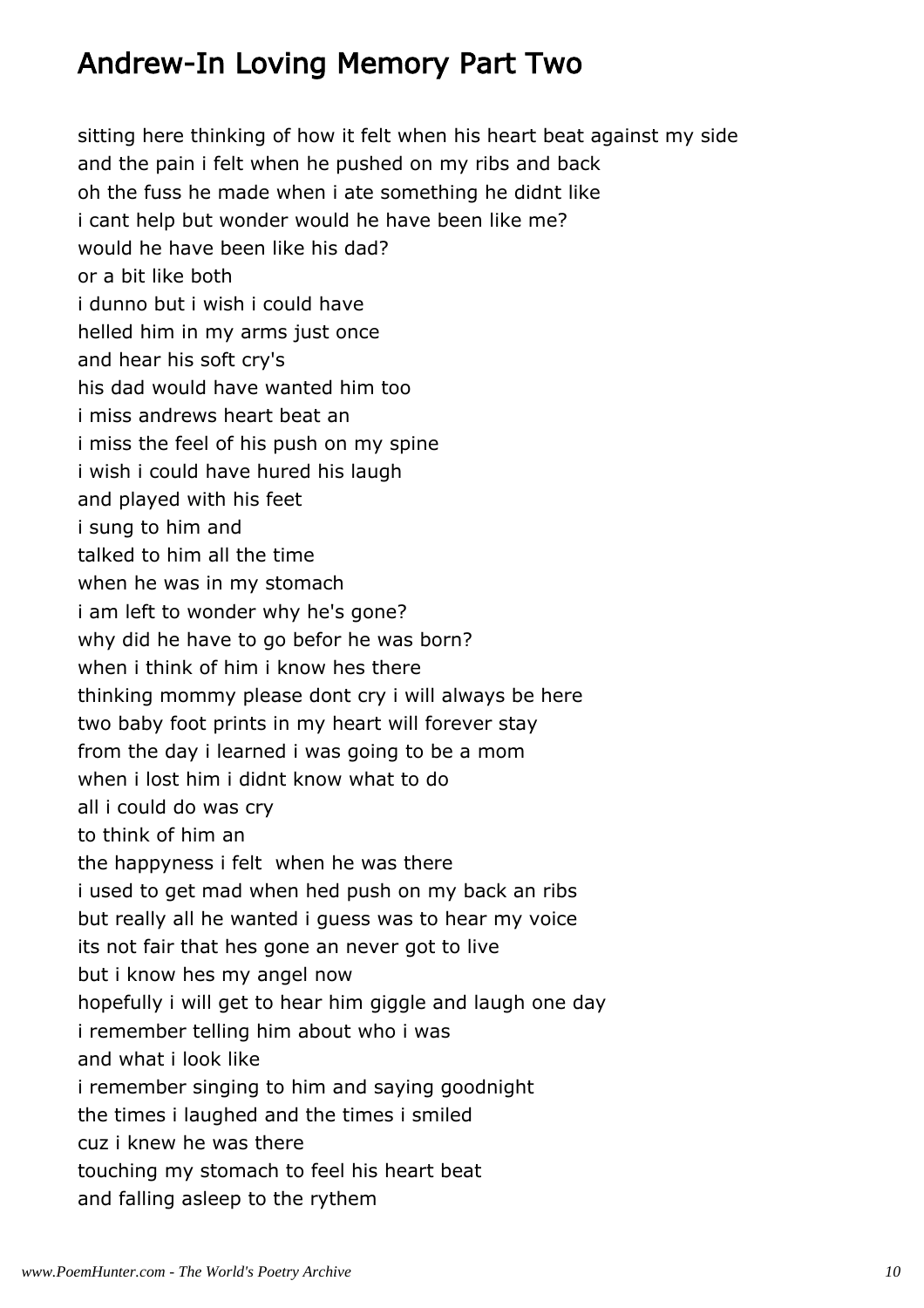i miss him every day its hard not to cry an i hate to wonder why he had to die i love him still and think of him often miss him alot i want my son back...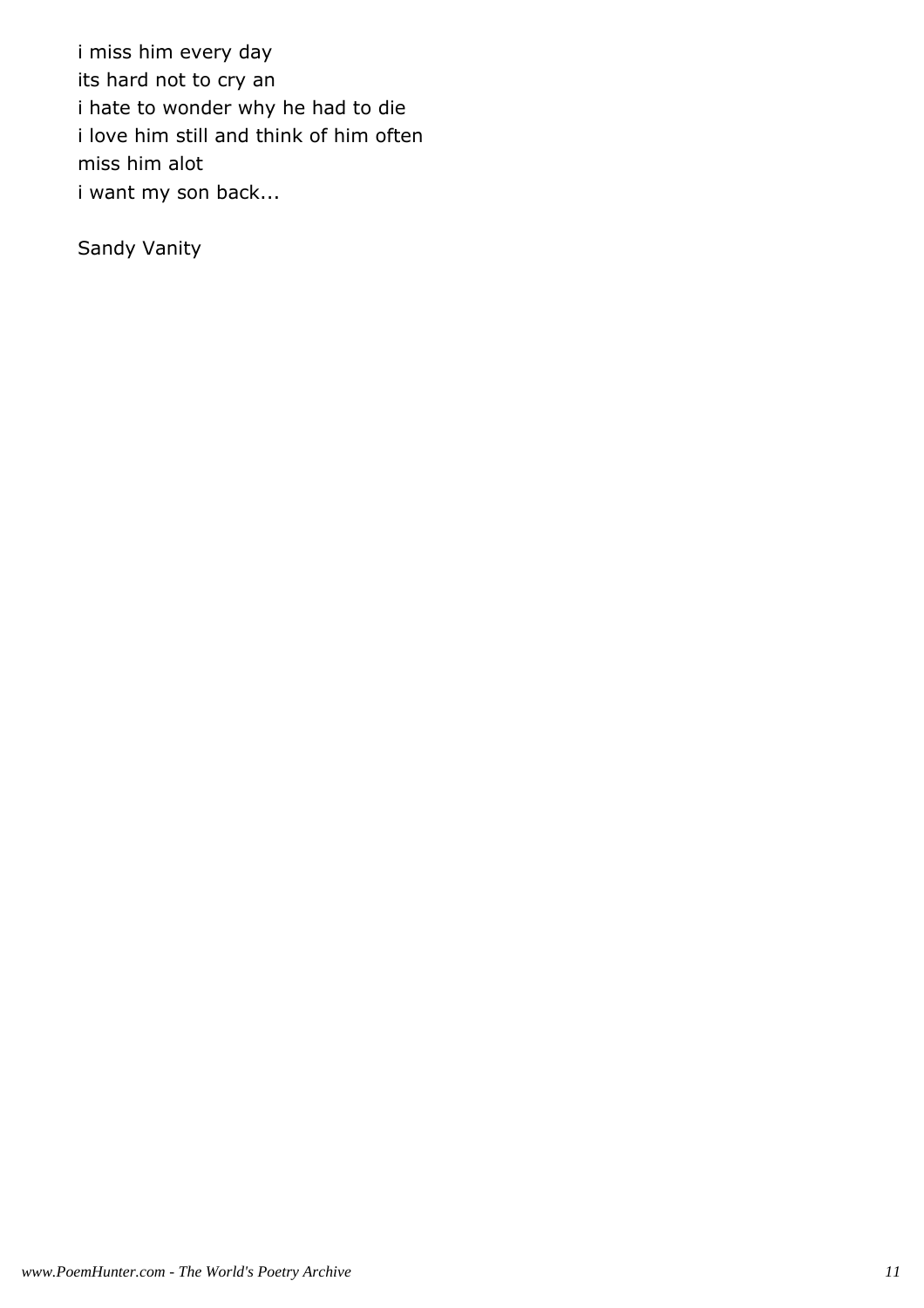#### Awake

Wake me up i dont want to sleep without you i feel so weak you hold me up catch me when i fall the only one who can hear my silent screams stay by my side i need you here as i look up at you with blood flowing out of my eyes and from my wrists my pail cheek rests on your chest i listen to your heart beat as you carry me through the light into my darkness once again i awake all i here is baby, baby, baby wake up i need you i wake up sufficating trying to breath it was all a dream you say i love you i say it back smiling as i think of your heart beat a southing sound such as your voice and your giggle when we kiss those are just some of the things i never want to miss if i wrote everything it would take a life time and alot of space even with small writing my wrists are healed and my tears have stoped i am happy in your arms in my darkness again without you i would still be asleep dead inside bleeding and left to die but because of you i am awake and alive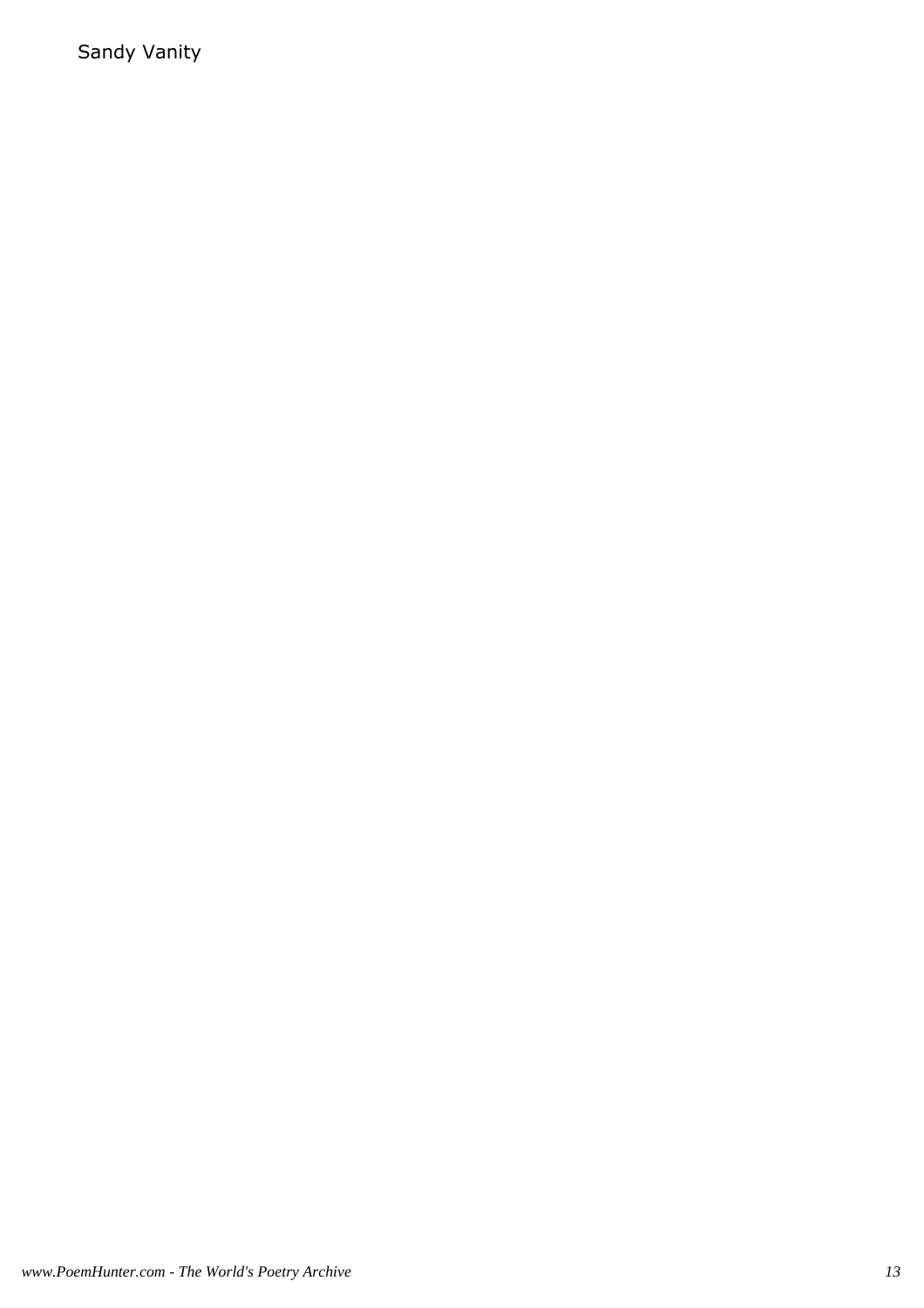#### Be The Same

After saying what you said

- it wont be the same
- i cant eat
- i cant sleep
- its driving me insaine
- this pain i feel
- my hearts jump
- with the barbed wier bungie cord
- they hit the pit of my stomach
- and drowned in the acid
- my hearts scream but i cannot help
- for i am dead myself
- they shoot back up
- and the wire gets tighter
- my heart beats slowly
- as my wrists crave my blade
- i think about it i want it so bad
- but cuz you hurt me
- my eyes turned black
- my blood runs cold
- tears of black drip down my face
- leaving my eyeliner behind
- my hearts spead up as the wire punctures tiney holes
- i cant take it anymore
- just cut them from my chest and rip them out
- unwrape them and i will mend them the best i can
- then take them away i never want to see them
- or hear them beat or feel the pain inside of me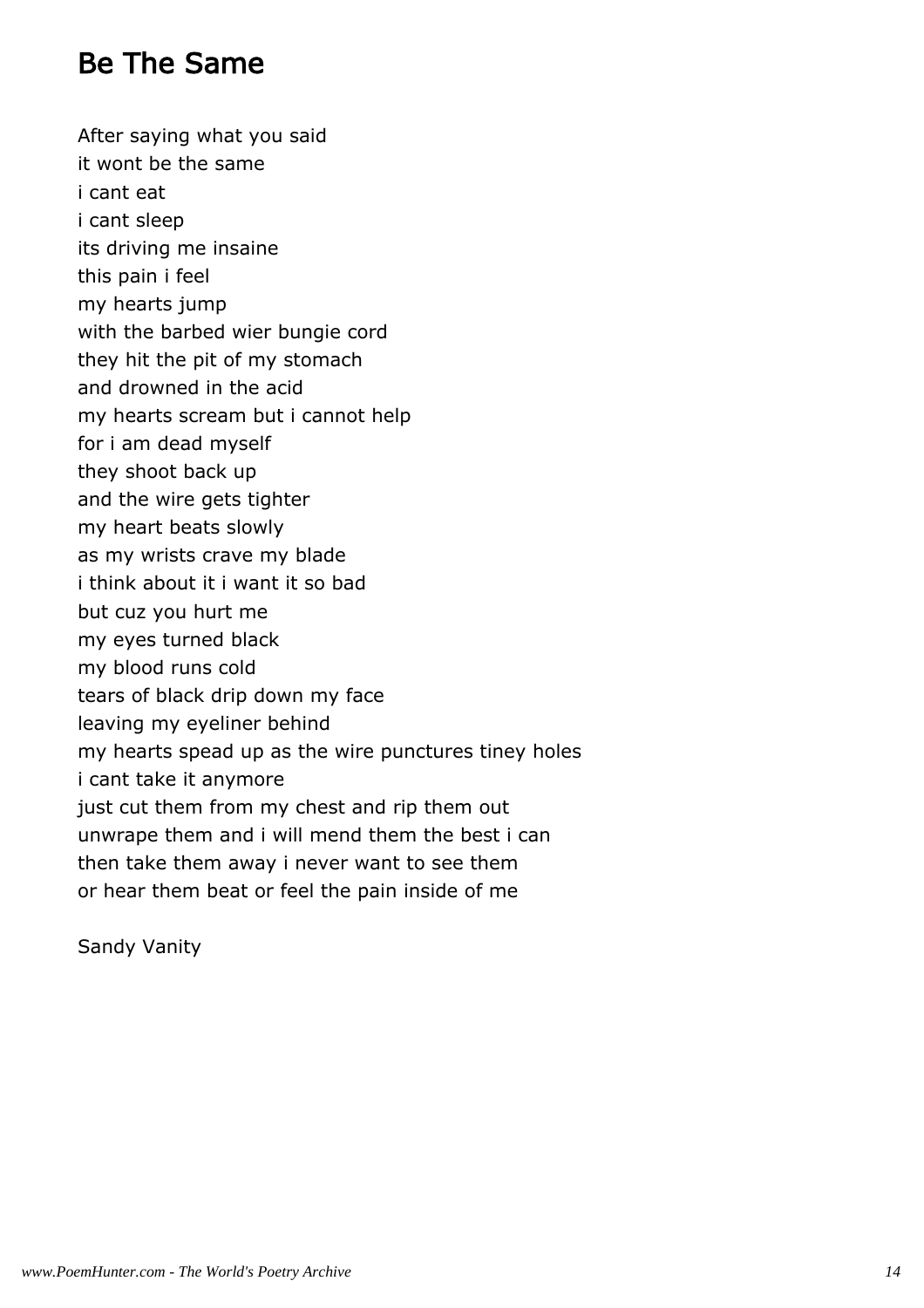# Bullet

I feel the emotion fact and thought sinking into my brain slowly as the river of blood rushes so fast my hearts dropp and hit the water they smash and break open no other pain as bad as the one you set my memories are triggered like a gun in my head as the bullet goes through it makes puncture marks in everything you said as my wrists bleed i think of you you are the reason im still here but my emptyness gets bigger everyday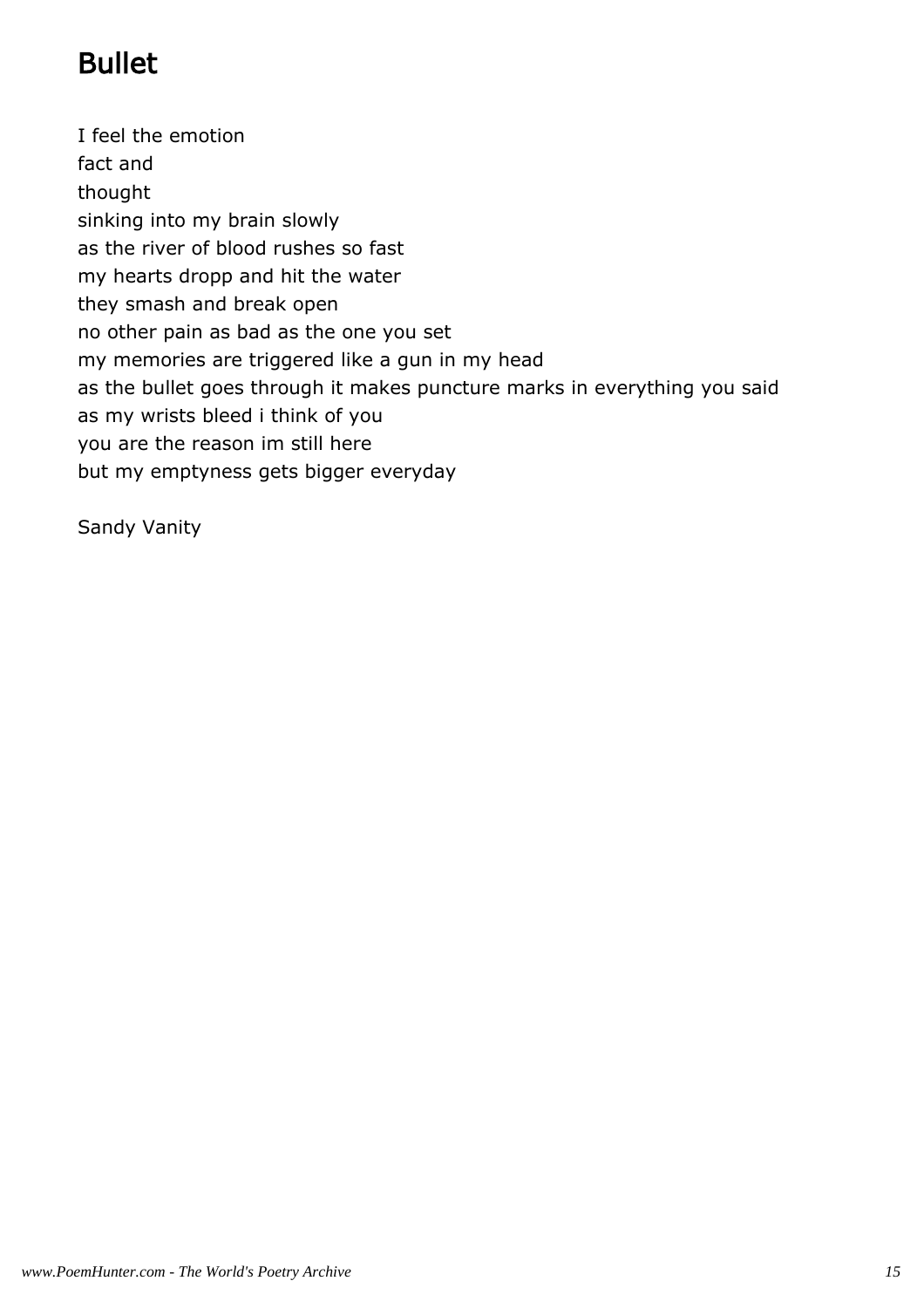#### Cole And Glass

she was a beautiful girl with light blond hair although she had problems she still wasnt scared she had the heart of a worrior and the motivation of a lioness waiting to strike her pray as she walked through the woods and overcame the obsticals in her path she was not alone for a fox with brown fur fallowed guiding her way and making sure she was ok the fox defended the beautiful girl with all she could but found out later on she had not done as good although the fox tried hard to help it wasnt enough the girl had a heart of glass and the fox a heart of cole the girl had good things in her life but the bad took it over the fox left for just a while and when she returned she found the beautiful girl covered in blood her wrists bleeding and her heart of glass shattared to pieces mearly dropped the fox looked at her friend with tears in her eyes who would hurt this beautiful girl what would make her want to take her life the fox tried to think but found no thought she had realized that she had done enough and enough was everything she could to help the girl the fox dug a whole deep in the ground and covered her friend in beautiful leave that suit her well she burried her were she knew the girl with the now broken heart of glass would have been happy in a beautiful sarounding in a quiet forest is where she is burried the fox said a prayer and howled at the moon as she walked away carrying the pieces of her heart of glass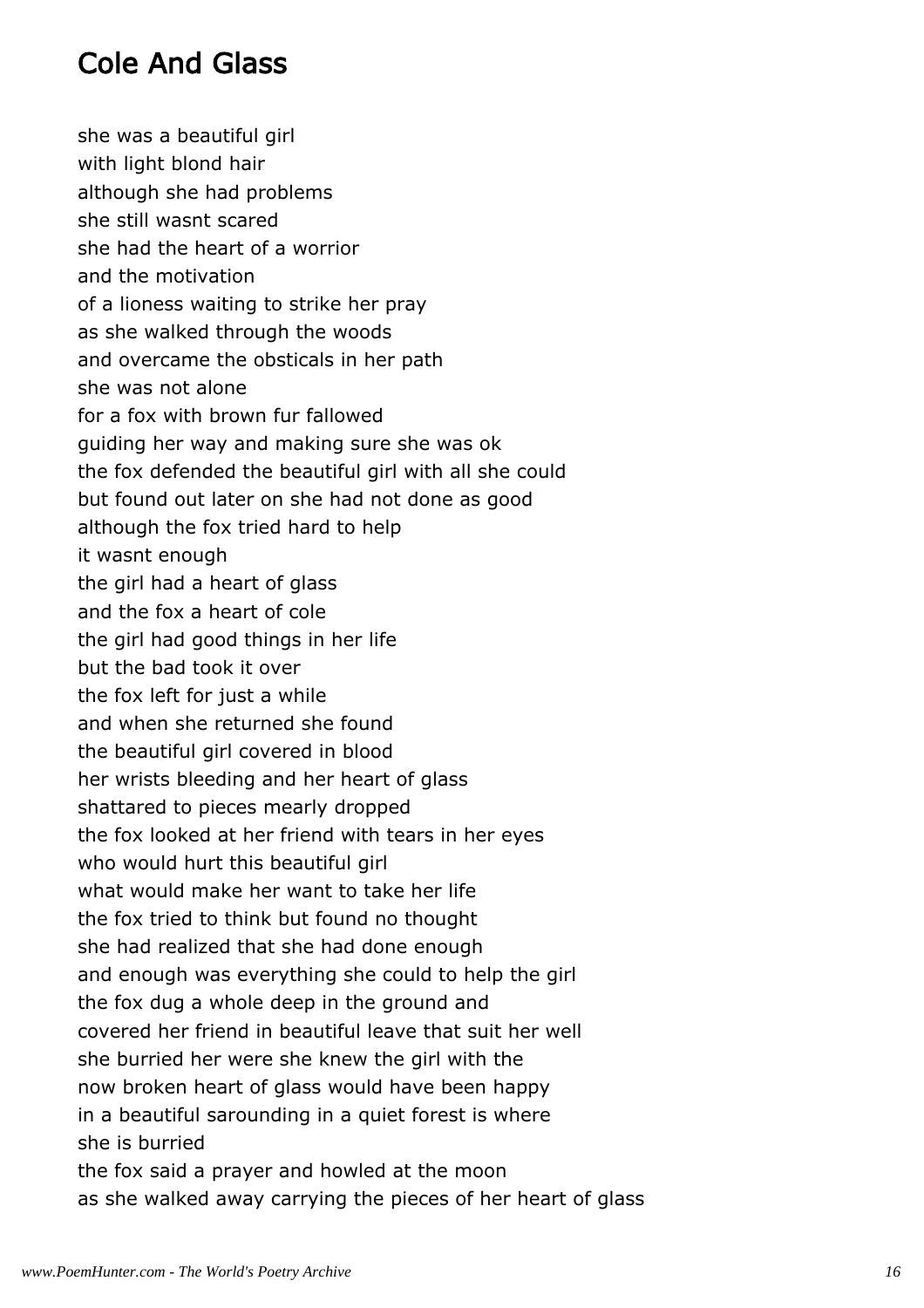the fox swallowed each piece with thought and love hope was upon her that it would be safe so now in her chest right beside the foxes heart of cole is a memorie the pieces of her friend glass heart the beautiful girl with the heart of glass loved nights an stars she would always talk about them and now shes with them watching over the fox i swear i can still hear the beautiful girl talk to me when the wind blows i hear her voice and when i look into the sky on a bright stary night i can see her looking and watching for me with my eyes closed i can picture her smile i still here her calling me once in a while saying my dear fox it is my turn to watch over you with my heart of cole and the pieces of glass friendship stays forever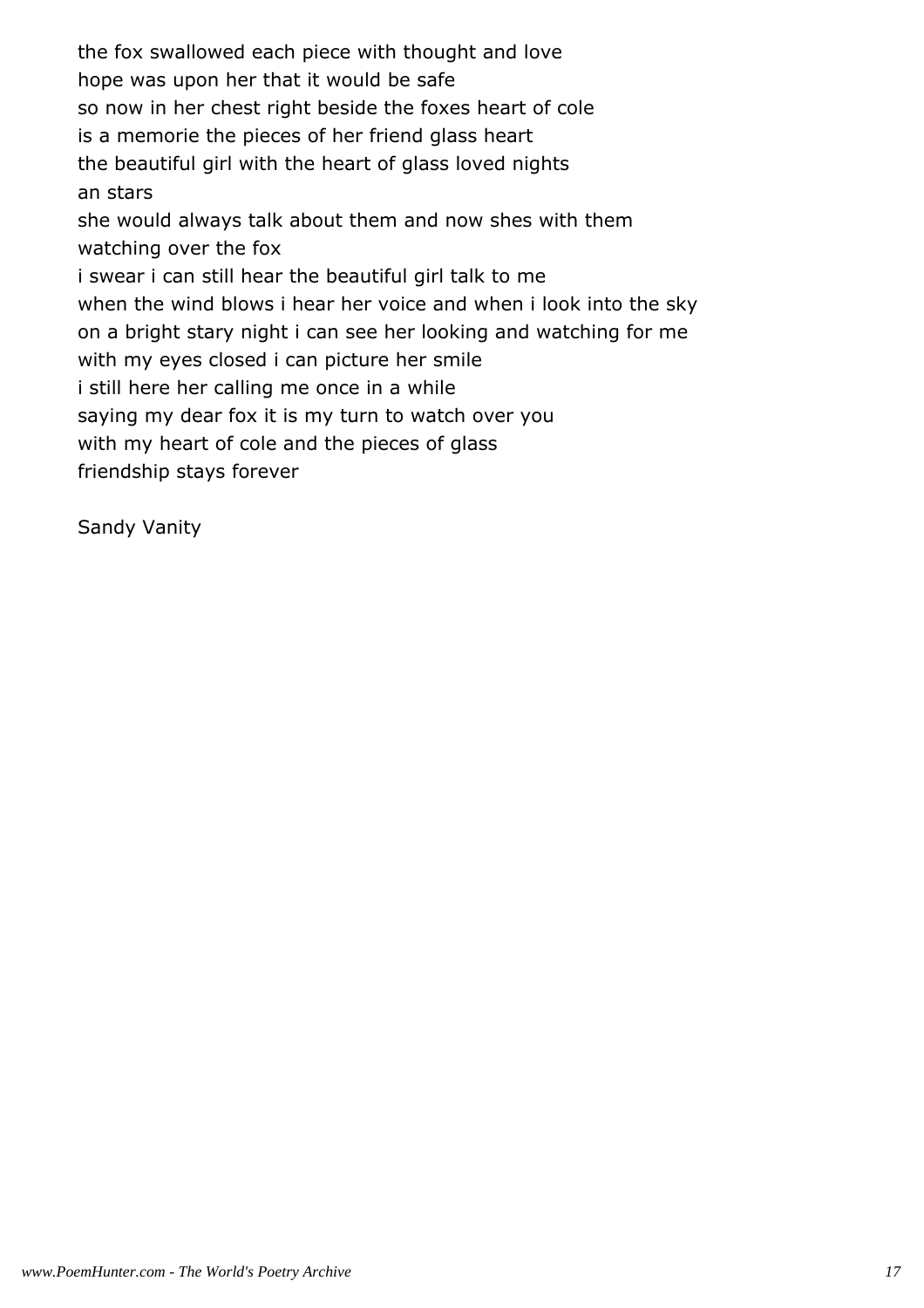# Cutters Lullaby

Go to sleep close your eyes and dream of broken butterfly's who tore their wings against a thorn you know the pain that they have born silver metal shine so bright scarelet blood that feels so right dream of blood trickeling down and wake up just befor you drown the moonlight shining off your tears as you bleed out your own worst fears so tonight when you start to cry whisper the cutters lullaby hushaby baby your almost dead you dont have a pulse and your pillows red your family hates you, your friends let you bleed, sleep tight with a knife its all that you need rockabye baby broken and scared you didnt know life would be so hard time to end the pain you hide so well and down will come baby stright back to hell.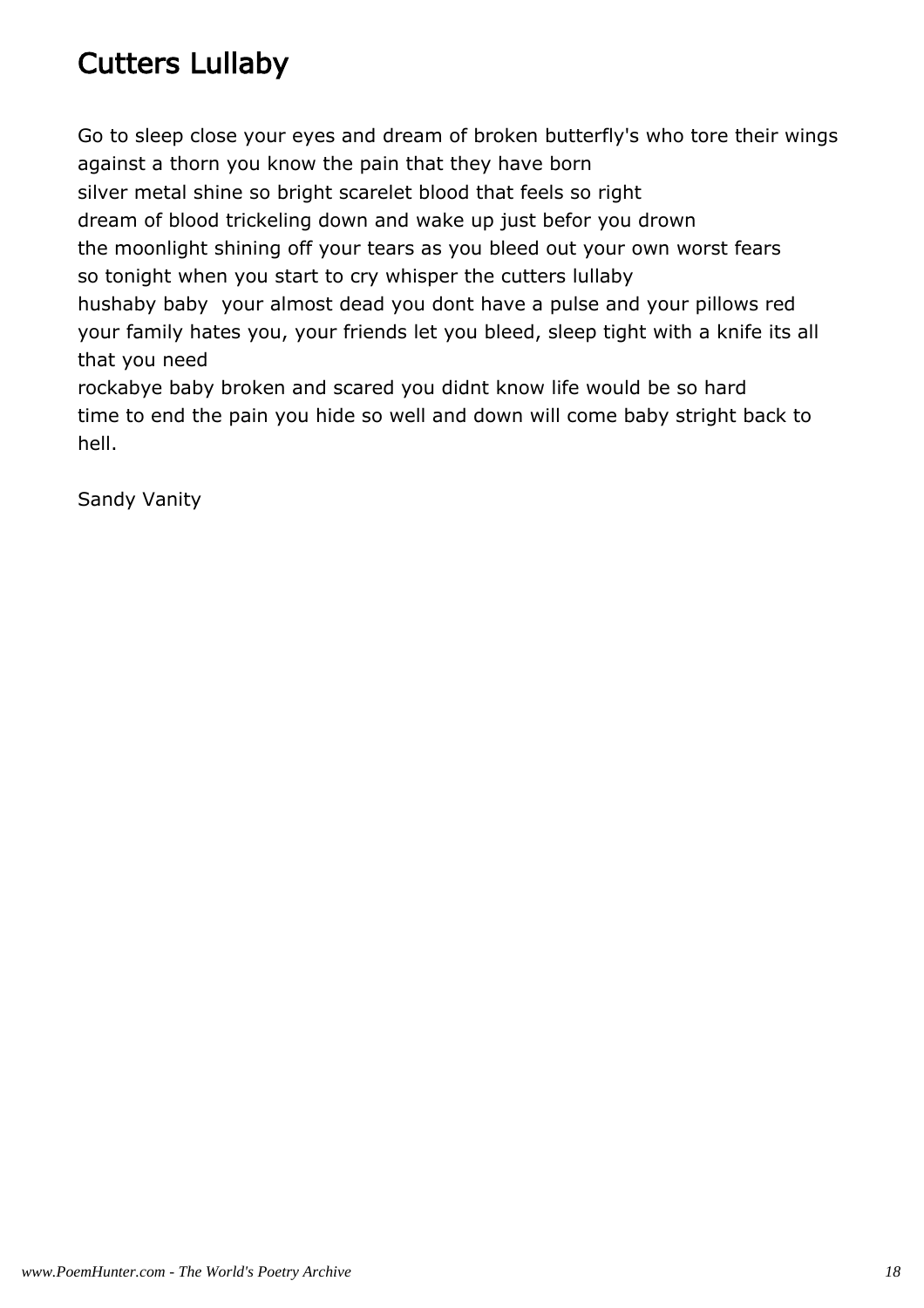#### Cutts

My cutts are deep they bleed so slowly as my tears fall i feel so much hate inside thought in my head strike like lightening the blad runs over my wrists over and over screaming inside as it hits the vains and pops them one by one i let it sink in once again i have completed my self mutilation in order to make the pain other things cause go away as the pain over powers my desire to care everything stops and slipps slowly away everything piles up like bricks on my back i finally have enough and cant stand it anymore mutilated of myself is the only way to make it leave it is my resourt i love the pain the adrenalin rush my heart skipping beats sufficating me slowly i deepen them all the time but i can never stop cause my self mutilation is my only escape from the world you see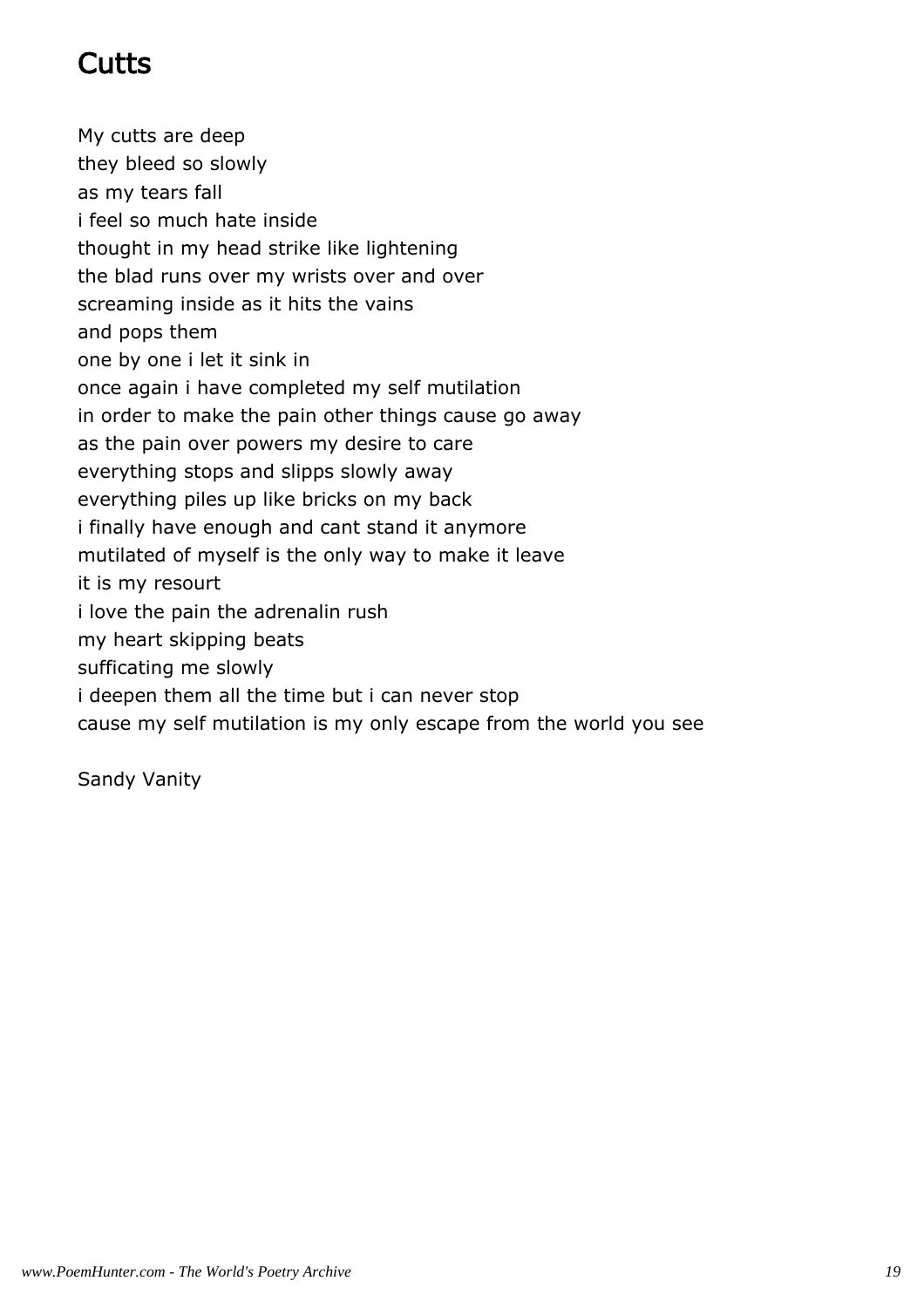#### **Darkness**

Tears of black rundown my face i dont know what to say as i am silenced by the thoughts in my head i dont know how to deal with this anymore i cant sleep i cant eat its like darkness has consumed me swollowing me whole deep inside i feel brokeness and dont know why so much is happening so much is hurting me its like an all time low and i ask myself how i get through this my answer is i dont know i feel crushed by a weight so heavy standing on my own is so hard its like i get weaker every second till my bones crack and my heart breaks every time i got to stand something pushes me down like a wounded animal i stagger and try and stand again why do people hate me so much why do they tell me to slit my wrist and kill myself im alone stuck in my world its like a numbing iceilation but all i feel is pain running through me as my tears bleed out and fall like rain why cant people understand me and look past everything on the outside whats wrong with me why am i not ok what is this emptyness i feel inside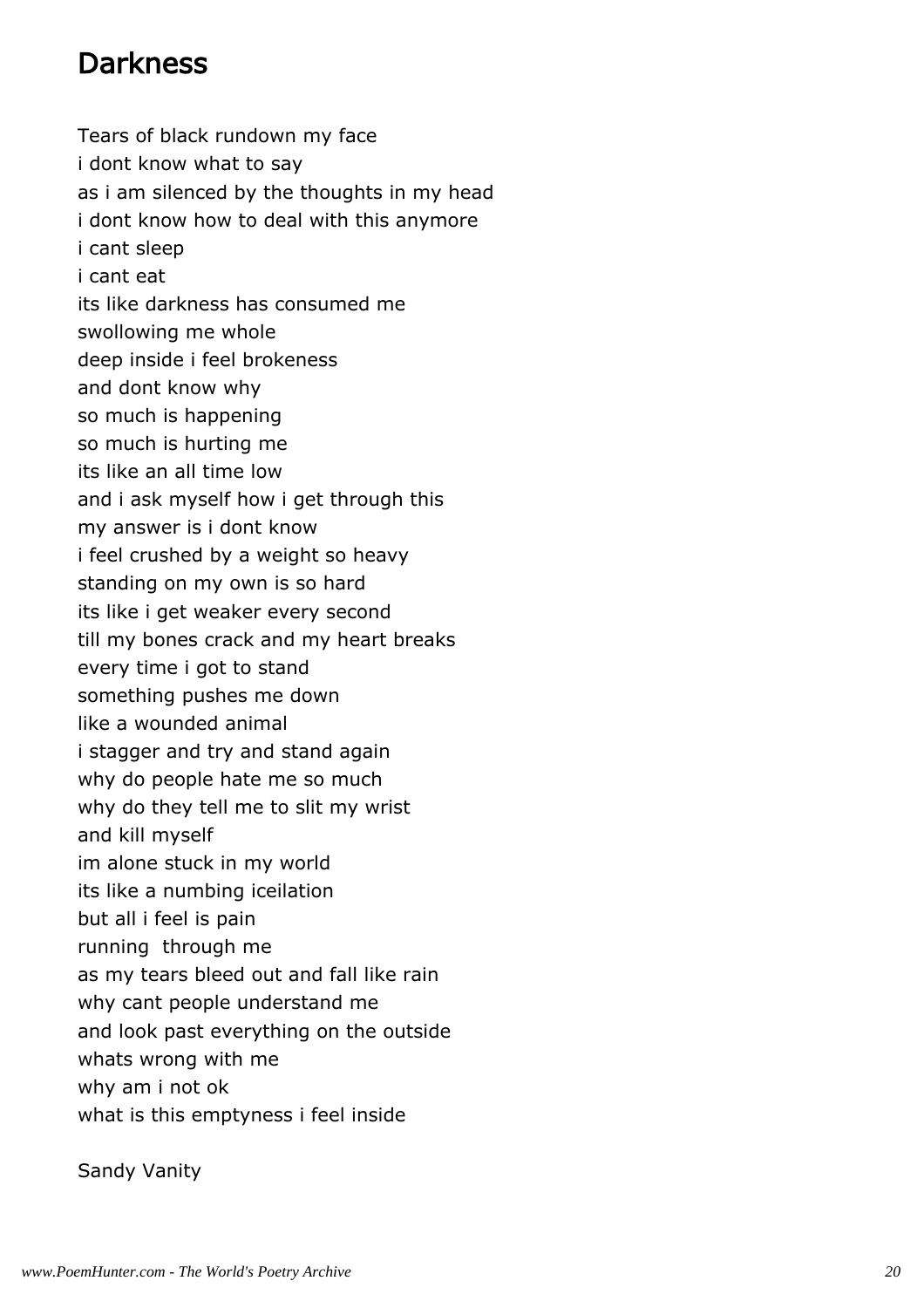## Dream And Reality

I had a dream of a blood red moon in a dark sky with metalic star's what a beautiful sight, but not as beautiful as the way you are inside and out, i never thought id be able to see you in a world so you beautiful. The world i created was more beautiful when you showed up. The sunlight was gone and my world was broken but patched and sowen and the black blind fold that covered my sorrow filled eyes was lifted by you gental hands.

I had a nightmare with my world burning and you no where in sight and now i am broken an bleeding, my blind fold i must tie around my bleeding sorrow filled eyes as i am alone till one day someone new shall enter or you shall returne and when i awake i realise my nightmare is reality.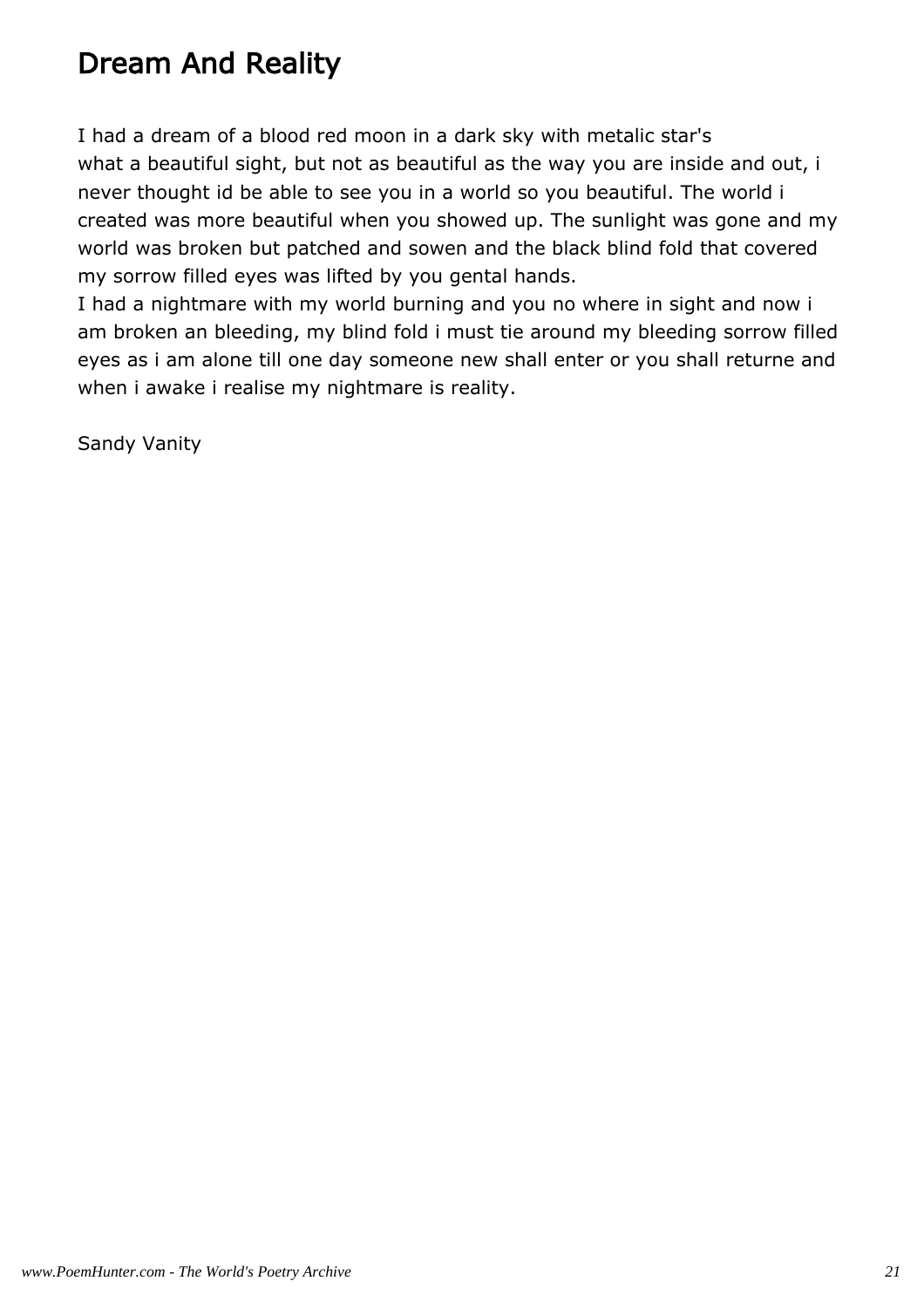#### Feelings Again

My music is playing as i cry or at least i try only the eyeliner from the last time stain my face i tried to scream but no sound escaped my lips i tried to run but it caught up with me this feeling is in escapable all i can do is bleed hoping the lines will earase and i can scream again maybe one day i will escape this nightmare that started out as a dream where did it go wrong as i know i blame myself why are things so complicated im sick of the pain i feel inside and im tired of trying to run like a demon i stand there wanting it to pass and distroy me and it works every time you leave with out saying i love you inside i dont know why my blood is what i want to fill my mouth i want to feel my venom my posin mixed with my blood run down my throat as my wrists bleeds i long for this to make the other pain go away pick me up and make it better or leave me here to die dont say i didnt try i tried to make it clear that i love you try to keep you happy me bleeding on the floor curled up is how it ends thats the tale thats the end thats my life its not pretend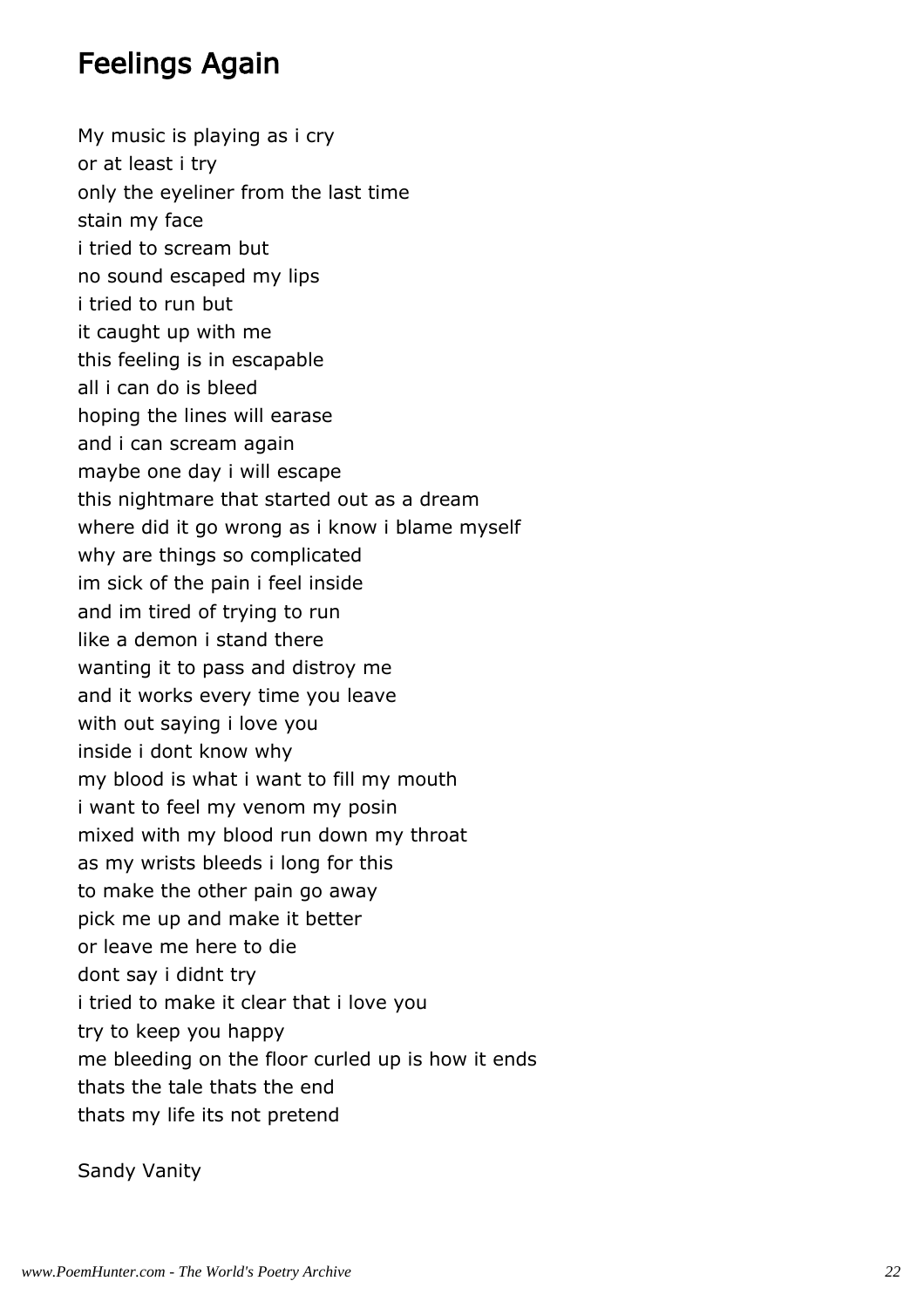### Happenings

it wasnt my fault i tried to resist but he didnt stop and i do cry its so hard what could i do? he was bigger then me im small and couldnt push him off i told him to stop but it didnt work he got to hot and stopped i had a smoke then left as i walked home all i could think about was what happened it wasnt my fault im a tiney little girl and he was a strong man i couldnt stop him im not that strong i told him no i pushed myself away i tried to escape but it was no use walking home was hard try to understand it wasnt my fault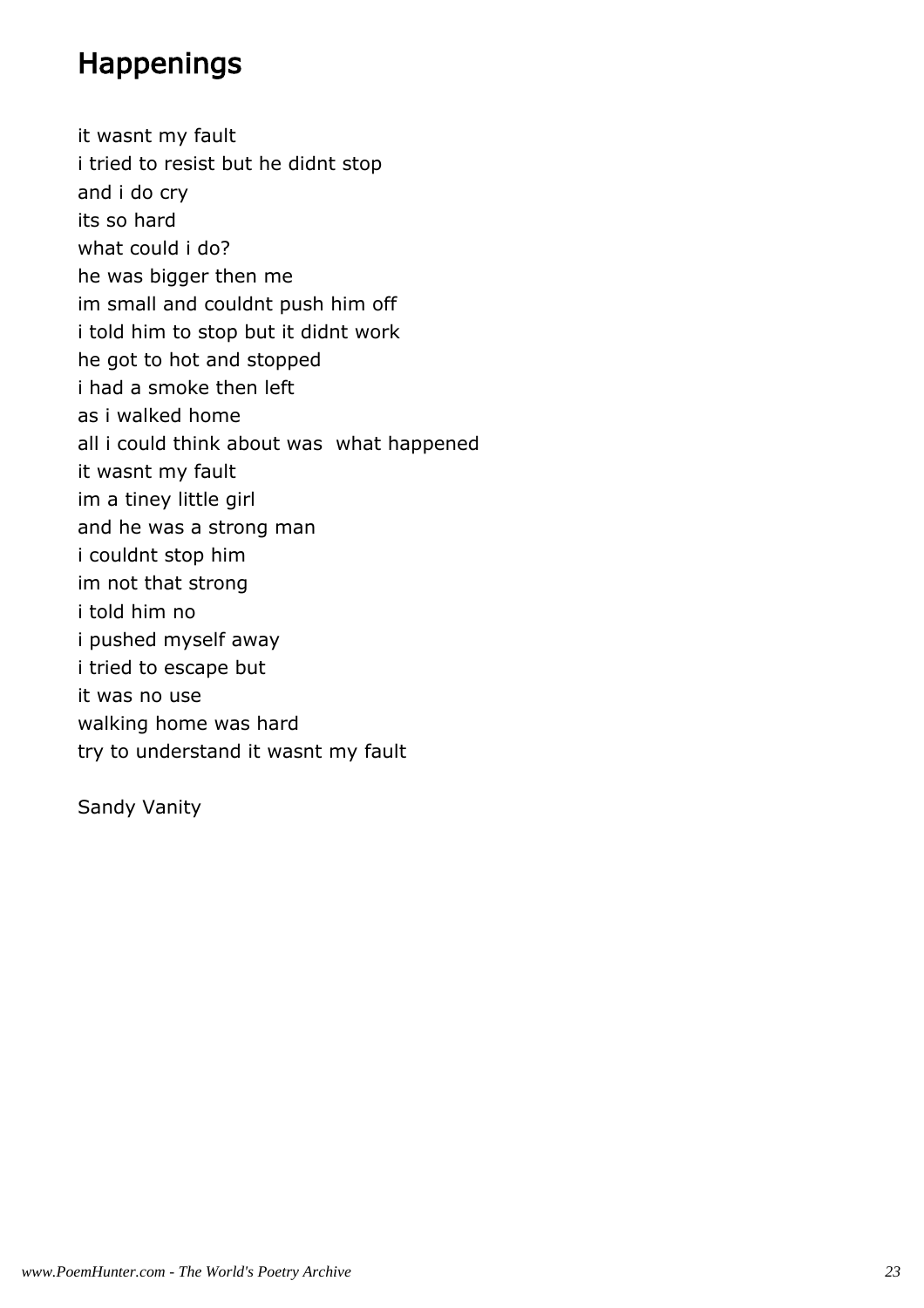## Hear My Call

Hear my call i am crying it feels like my heart is slowly dying i know im loved but some times its like they are lying i am burning and bleeding infront of their eyes this is why i cannot utter the words goodbye standing here crying with a flame in my hand and a flame in my heart but everyone i love is ripping me appart like a fresh flesh wound my wrists bleed my broken heart increases pulsing speed nothing is going right everything is going wrong even that shooting star cant help i come to find everything happends for a reason even when everything is messed up and stays that way there is no such thing as a perfect happy day people die all over so for some people in the world everything seems hopless everything seems dead and people say its all in there head it isnt its all around its like getting lost and never being found and as my heart starts to pound everyone gets these feelings everything goes around its not just carma some times things just happen weather it is for betteror for worse even the best of us feel like this but there is always someone worse off then you no matter how you look at it life is like being bit it could heal and be good or it can get infected and be bad all you need is someone there to hold you up so you dont fall teach you how to walk teach you how to crawl and everything else in life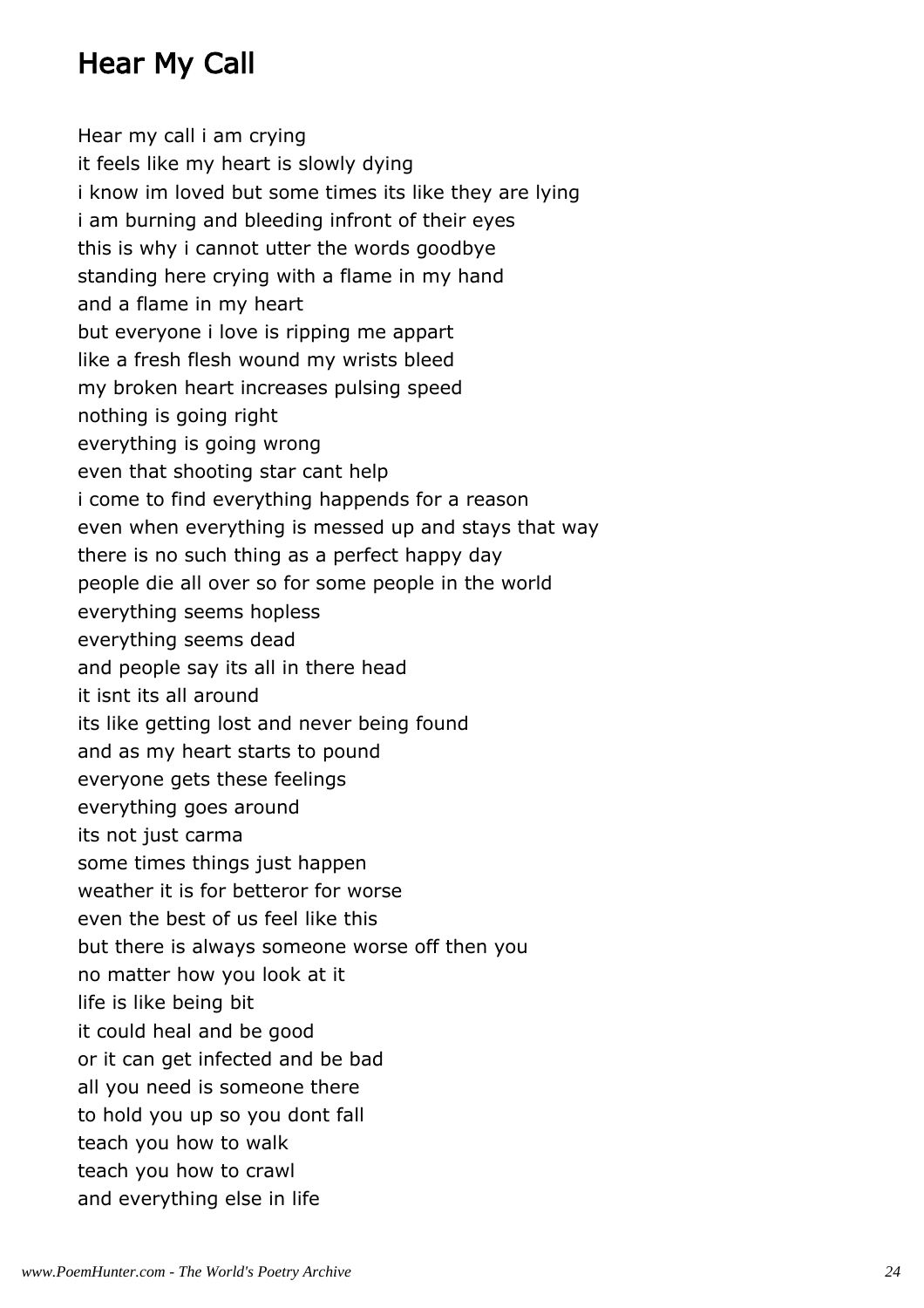but some times all someone could have is themselves and they learn things the hard way on their own they are people too and they have a heart and soul just like everyone else so now matter how you look at it things can be diferent or just stay the same but really for the bad no ones to blame and stuff may never change but always keep the ones you love close and keep your head held high and i promise everything will be something so treasure everyday, everysecond and every moment on this earth no matter who you are, how bad your life is or how bad you feel cuz one day could be your last treasure every pleasure, moment and joy hear my call i have spoken out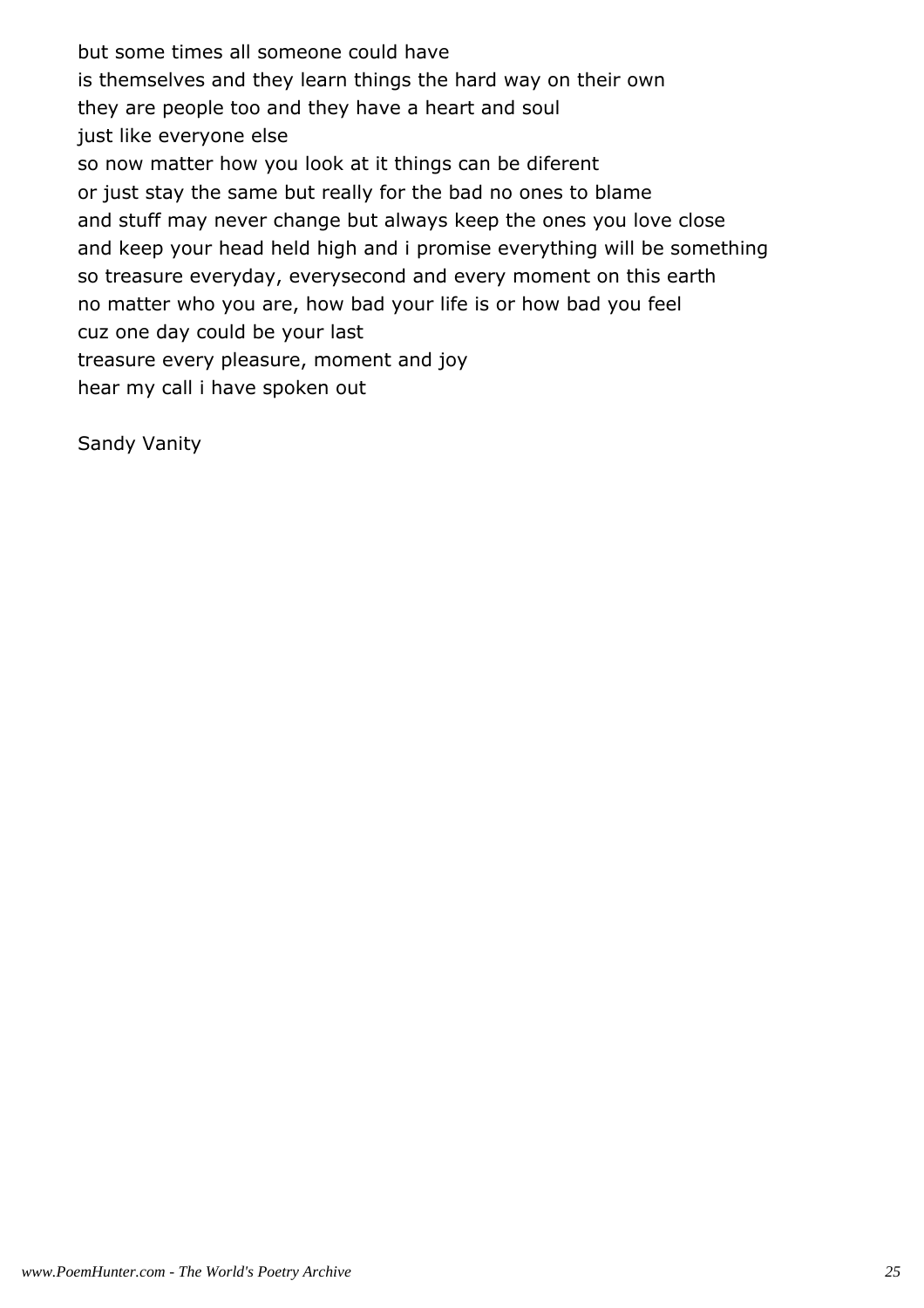#### How Dose It Feel?

blood trickeling down the wall watch it drip watch it fall as my heart hits the floor i cant believe your words hurt more as i read that i cant breath its like my throat is closing or im waiting to wake up screaming as tears drag my red eyeliner down my cheeks its like im distroyed and i finally am as dead inside as i look on the outside you asked me not to cry i couldnt help it i remembered you telling me im beautiful even if my makeup is running from my eyes and down my face sometimes i cant find my place you told me you love me and you said you arent lying and i want you to believe me when i say im trying dont give up on me dont let me fall it hurts to see it all i know how it feels to bleed to want to get back at someone you love because they have hurt you in some way but i love you baby and thats not the way i want it to be you mean everything to me so please dont leave just stay for me even if i have to tare my heart out for you too see it dose hurt to know what you did and that your gone forever but im still inlove with you and thats a fact thats how i feel..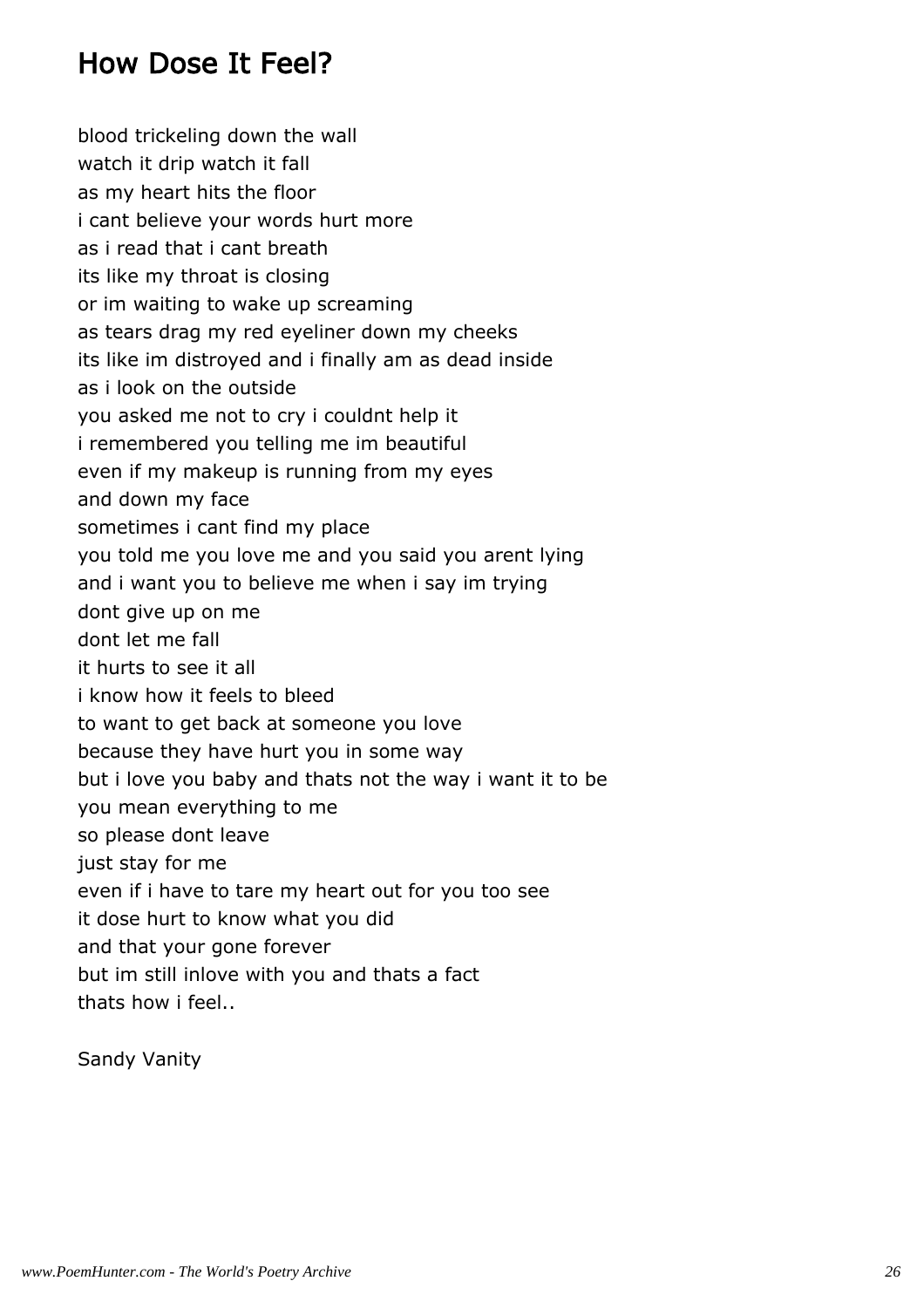# In The Snow

in the snow i walk looking at everything coated in beautiful white thoughts run through my head so many i cannot count as i watch the snow fall i realize that its as beautiful as life itself as i watch the snow fall i think of her and how i wish she could be beside me to see what i see just one last time i cant help but wonder if she thought of me in the snow there is something in the air i know i feel it so nice there is something about the snow and the air that makes me think of you as i get where i want to go and step inside snowflakes fall gentally off my hood as i pound my feet the snow falls off and i become warm the snow and ice that clazes me melts and falls i know i will have to walk in the snow again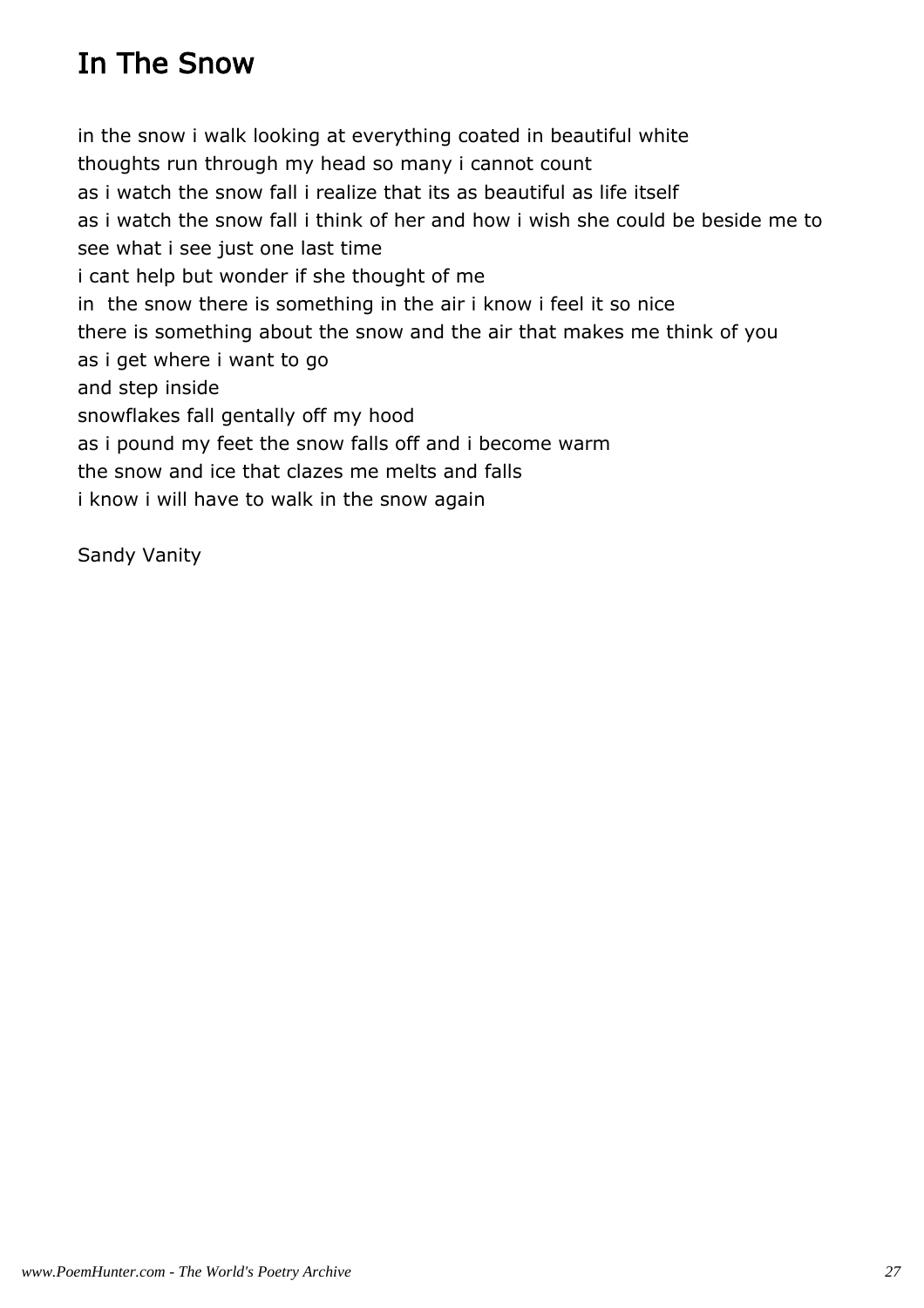#### Inside Stran

i feel down at rock bottom i look dead as if i have been laid to rest for a while but here i stand feeling and looking as i do my heart still beats and my eyes still reflect the expression on my face like a faital error being pushed through my vains a grim expression of darkness as i look around my eyes change from a soft honey brown to to a cold hazel quiet and tired not a sound i am not as dead on the inside as i am outside on the inside there is a single stran of life awaiting the time to grow when my eyes well up with tears outside clouds gather quickly as drops roll down my face cause the urge to hold them back weakens it starts to rain outside the harder i cry makes the rain inside the clouds pour as time goes by slowly and warped my tears stop as dose the rain outside still looking and feeling the same as i did befor watching the clock biteing to the bone bleeding to my wrists as i watch it run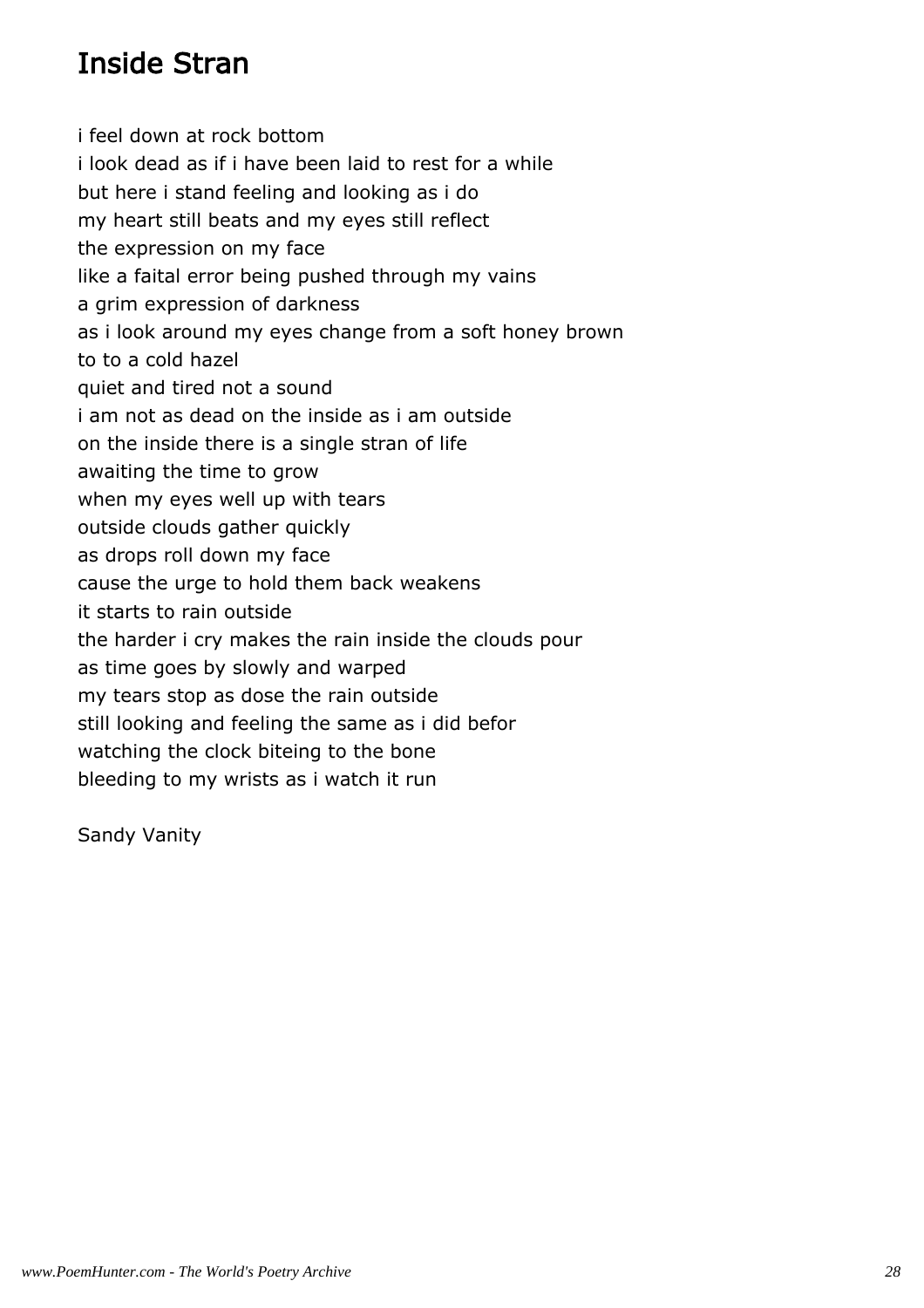# It Hurts

When i got the message and listened to it i couldnt breath my hearts pounded then skipped beats my eyes turned a deep blue i started to cry and ran outside no words to say i couldnt speak thought of you as i wondered around the streets i wonder how my hearts still beat you told me you love me all the time so i trusted you cause i love you you broke my hearts and left me to pick up the pieces but no not this time i refuse i wont pick up the mess you made feels like i was played i cant stand the feeling its all to much all i wanna do is see the blood from my wrists when i cutt wish you could feel what you did to me i think now how could this be how could you leave me with no explination just sorry how is it that your perfectly ok an im the one who's speachless dont know what to say so much sadness inside it hurts all the time its constant i try so hard to hide it and so far its working no one specially you can cant see the pain you caused me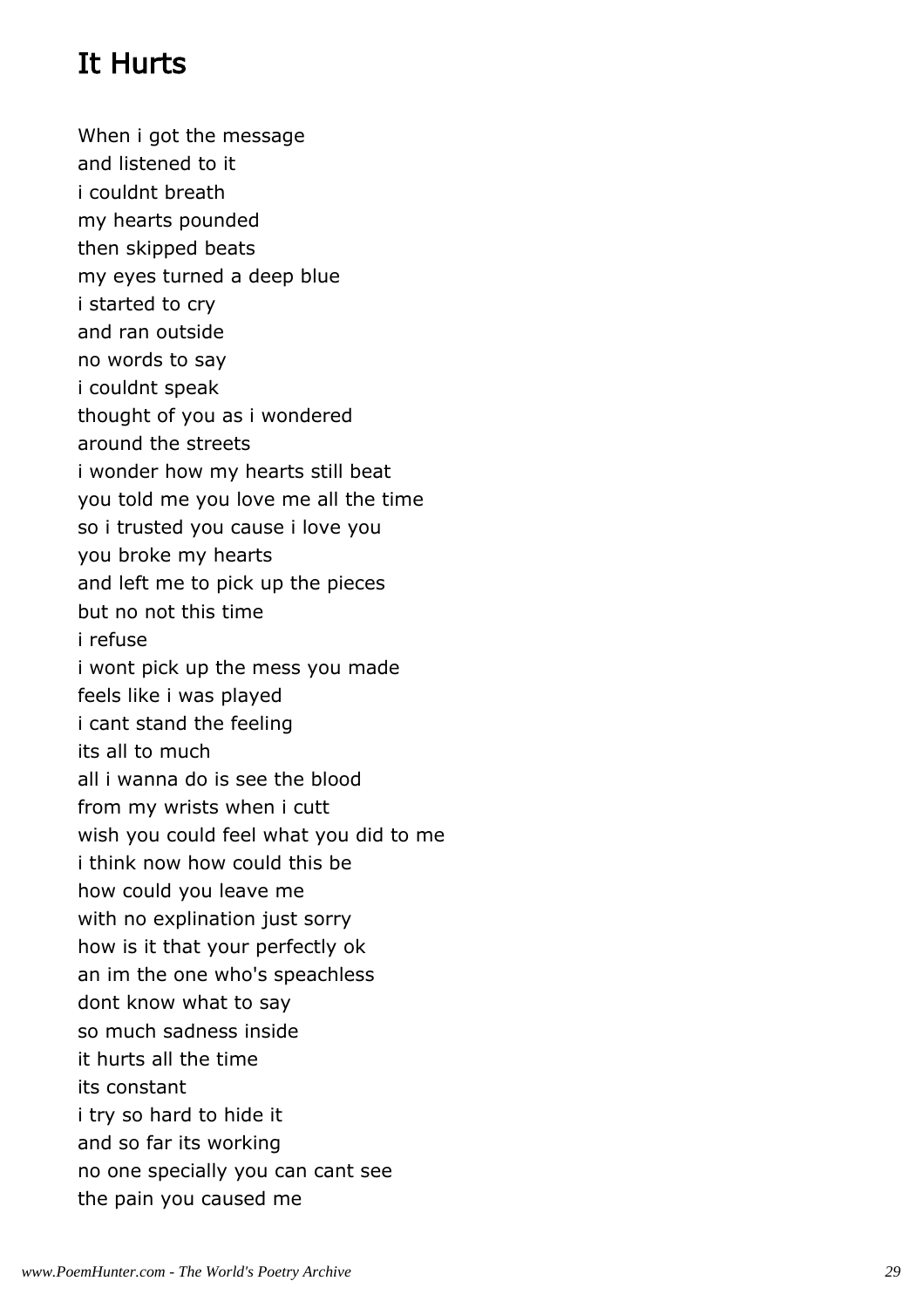im going to go on pretending im happy making like im ok when really ever moment that passes kills me slowly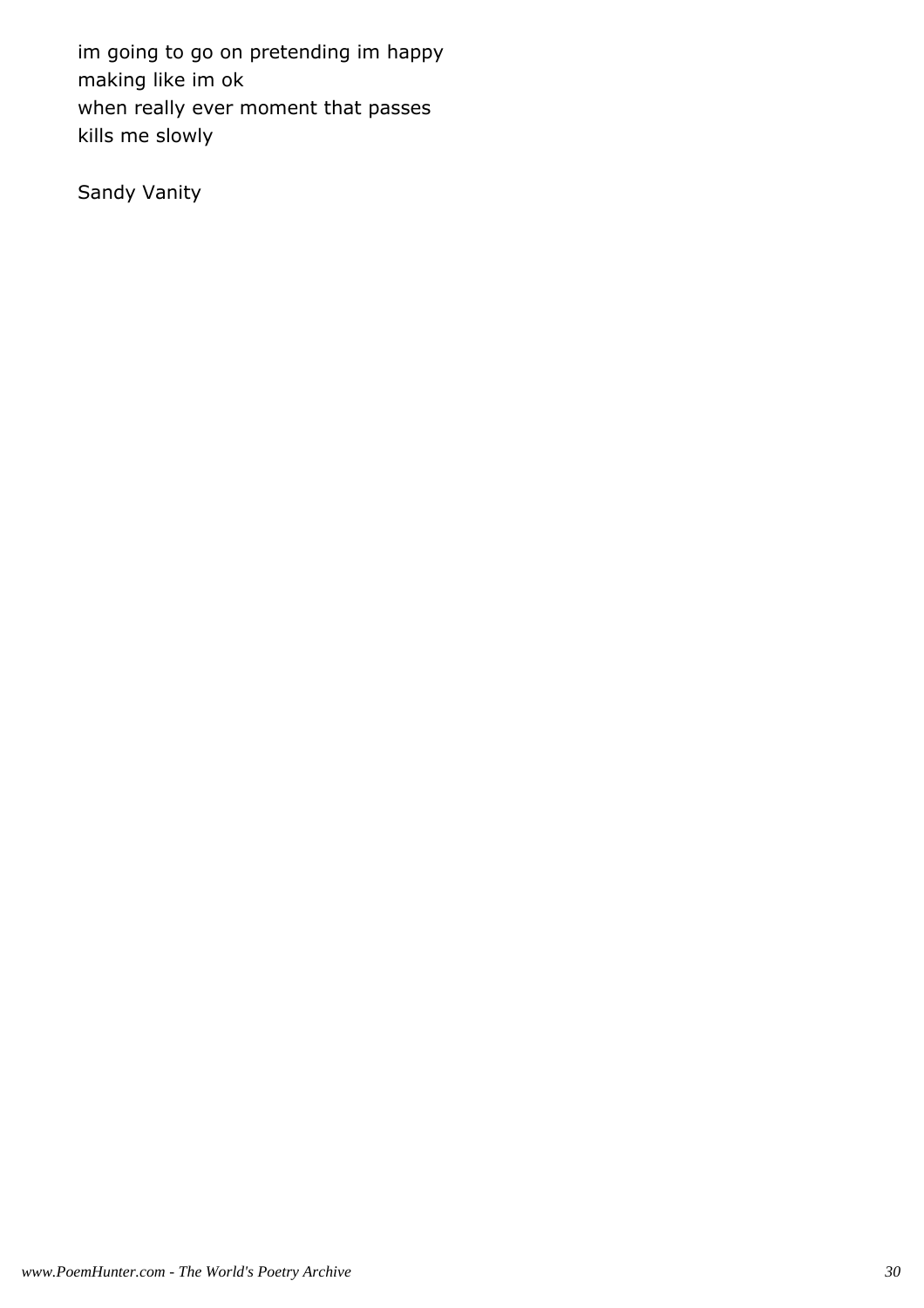## Kiss Of Love

i came to you broken and bleeding we both shared the pain of our past i never thought i would kiss you and feel love but i was wrong i have had this unknown craving for what i didnt know the craving took over and once i met you and you said i love you my craving was gone now i long to fell you beside me every second its like i cant get enough of your sweet love just the taste makes me want more you fixed me and stop the bleeding i never thought id want anyone so badly but you are my world my heart is yours and my words i will keep i couldnt stand you ever leaving i treasure every moment with you i never want it to end when i dream its only sweet when its about you i miss you every moment of every day thinking about you like i do and dayz by the thought i love who you are i love your voice and your words your kisses and hugz and your touch i want it and need it so much i want you and your love to stay forever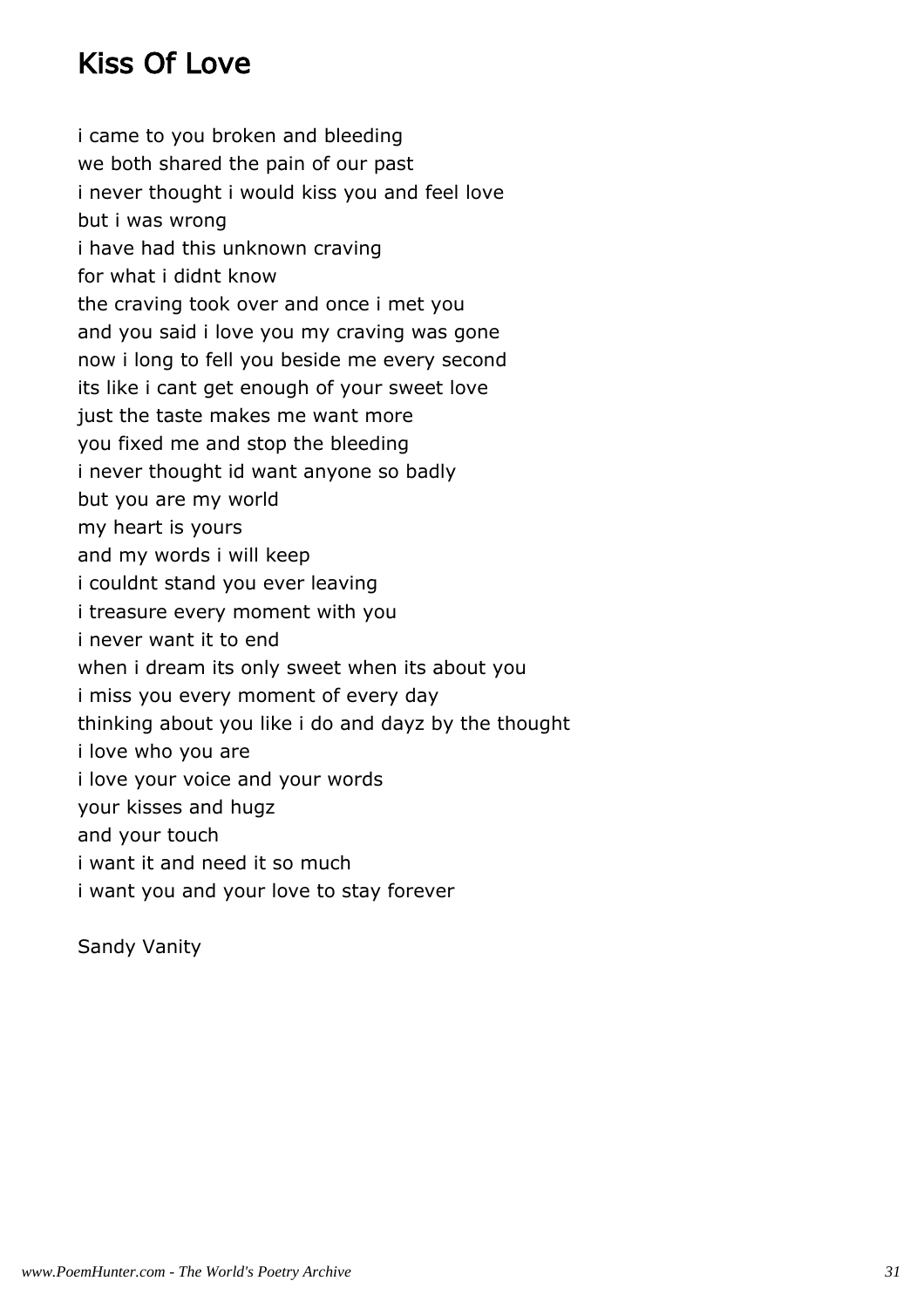# Life And Feeling

like a soldier im in war my enamy is life and feeling the hole i dug next to my trench is where i shall lye my feelings and lye myself in the end of the battle i took shots at life and feeling my whole exsistance the battle i am loseing crouched in my trench as rain, tears and pain are falling heavily drenching me my scars lay up my arms showing where my blades have slit life and feelin take another effective shot at me hitting me in the hearts i am bleeding bad but i wont give up the war till the enamys are difeated the wounds are bleeding as so much pain fills me up inside i am fearless of the battle and fait i may suffer i am alone with only myself fighting with all my might i hate to tell myself i am loseing but i dont know if i can win im dying to quick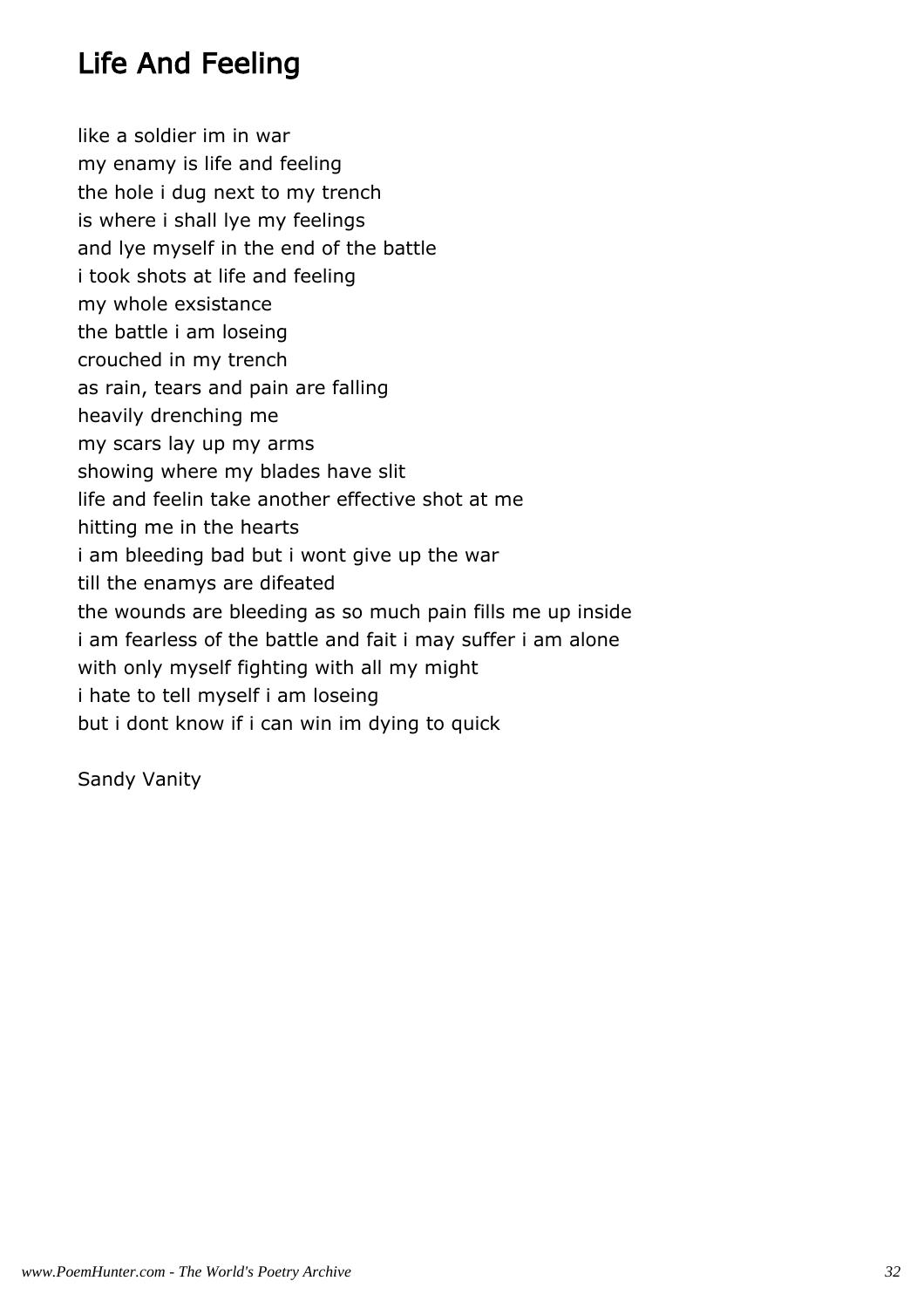#### Loseing Me

i used to feel and be so happy on the outside but on the inside the real me was trapped when i look back now i think of how stupid i was i am so much more alive now on the outside but inside i am so dead i wish people would forget who i used to be shes dead and gone the old me will see day or feel the night never again burried benith the ground so deep sufficated and hated by who i am now no matter what i do her memory lives on in the eyes and hearts of people who surround me even though shes dead and gone there is no escape as i watched her die day by day i realized how much i hated her hated everything people turned me into she realized she wasnt me when she died i came out from deep inside she was nothing but my shell my cover and an empty reflection the real me comes through as i shed my old pathetic skin and here i am the real me breathing as my black filled soul is bleeding the old me is gone lost and forgoten and never to return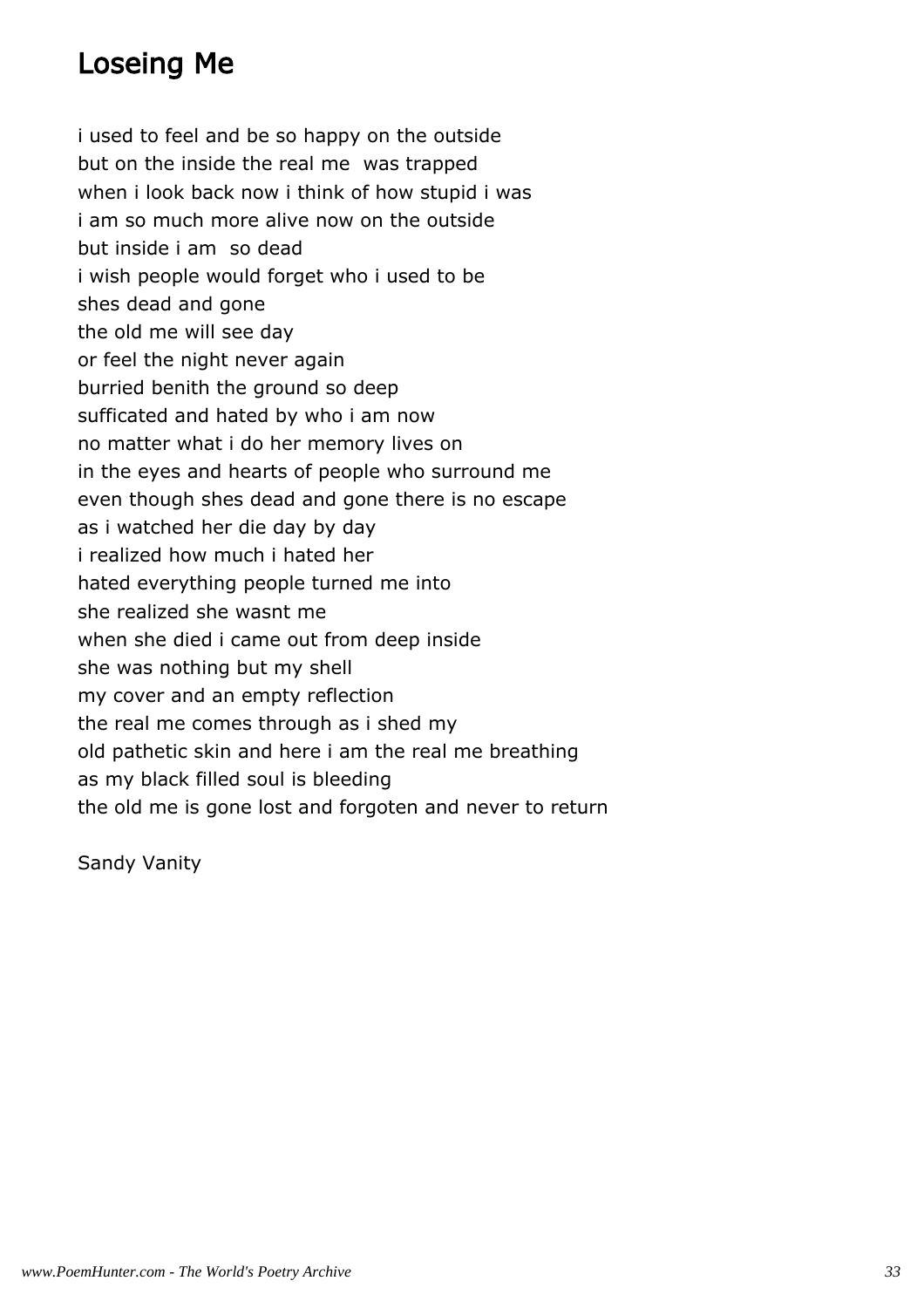## Lost You

you were my best friend we laughed we talked we played and smiled what happend? why did you leave me this way looking at your toumb stone is so hard why did you do it you left me a message which red: dear sandy im so sorry for this i know you will understand things have gottin really hard i just cant do it anymore i love you my friend i have to go my arms are bleeding and im dying love you always bye so when i red it my heart jumped and pounded i miss you i wish i could have helped i tried so hard to stop you i failed im sorry i miss you so much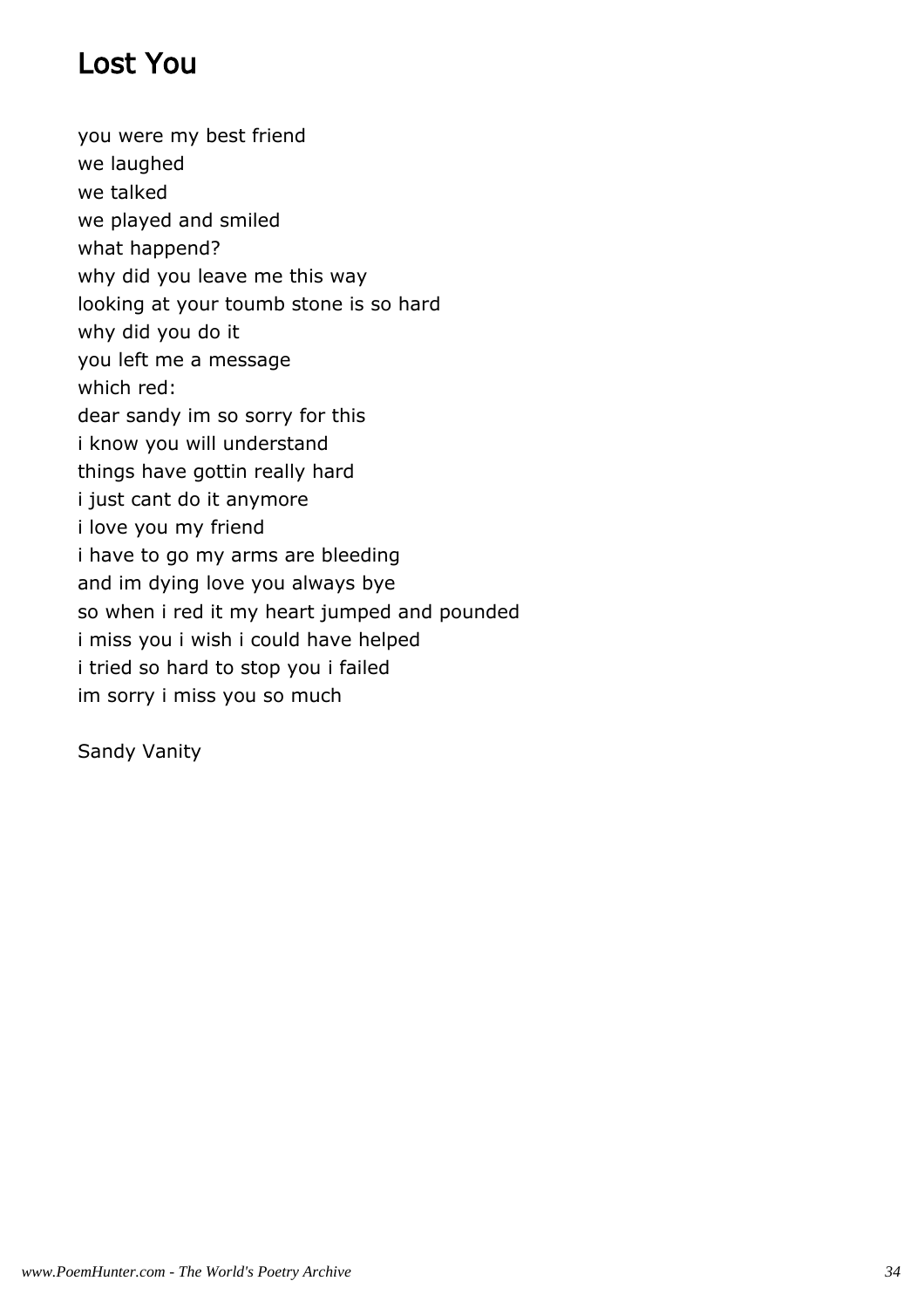## My Guitar And A Penutbutter Jar

I sit and play my guitar all day as my fingers lay on the strings so tight strumming it lightly make sounds of pain my fingers are bleeding but i dont care the pain i feel inside is much stronger why am i still alive? can i take this any longer? his voice tells me to keep playing on my hearts want to die after my last song i reach for the jar of penutbutter they say there is happyness at the bottom but they lie the only thing i have left is my guitar and an empty penutbutter jar scrapping at the bottom as it keeps me busy my hearts are screaming PICK UP THE BLADE! ! dont put it down because its the only happeness you will ever know its hard to stop some times i give in and do it the blood flowing from my wrist to my guitar my tears mixing in so maybe there is hapyness in my self mutilation, my guitar and at the end of an empty penutbutter jar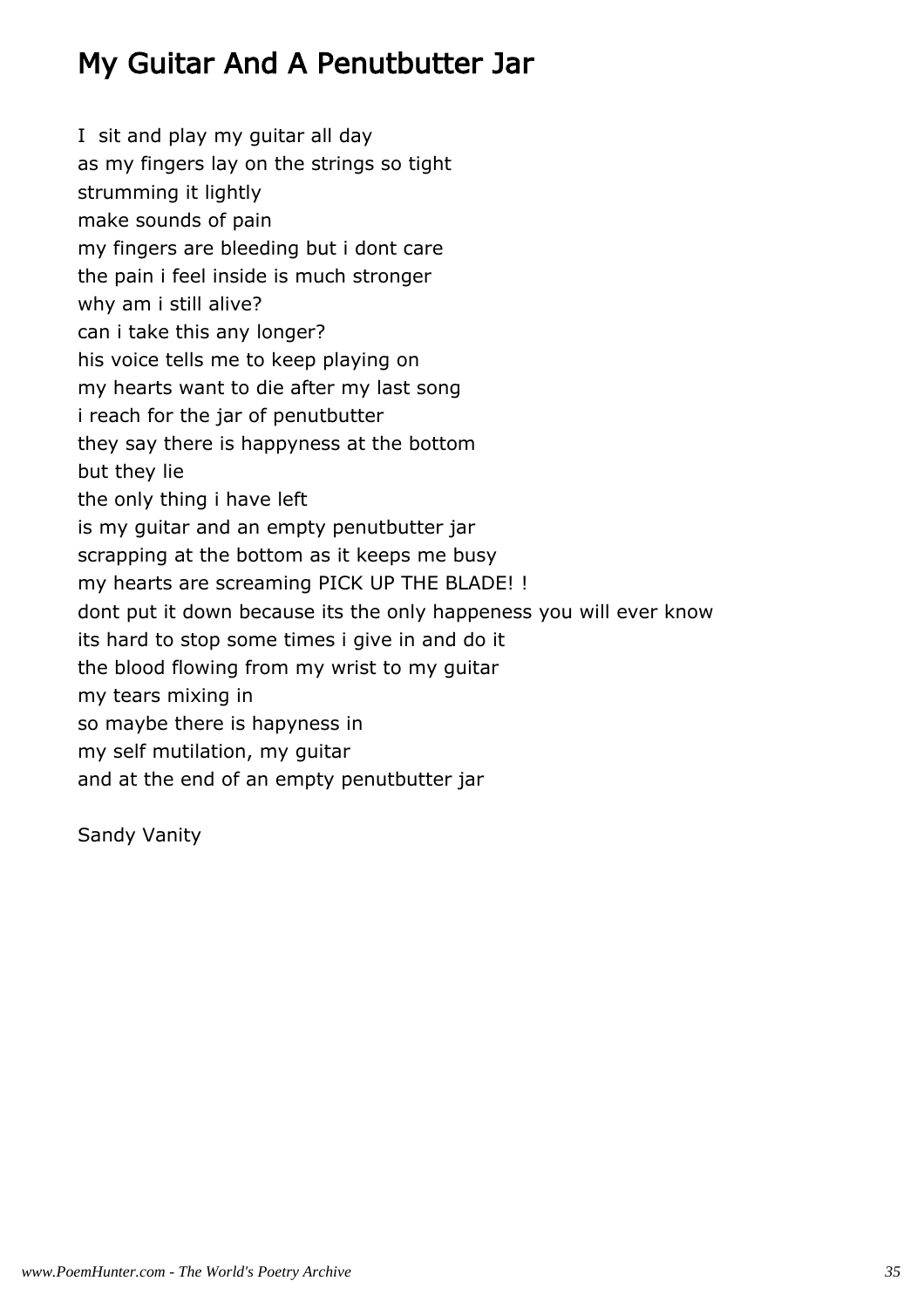#### No Escape

I try to brath but when i try i choke my ribs are in pain cuz they are broken as my eyes change color to fit my mood a dark black they turn a tint of red lingers through my body temperatur rises and i wake up in cold sweat this pain i feel is hurtiung me baby why cant you see look at me and explain everything else is so messed up now i only have myself to blame i know i am a monster and i know i am mean but i have 2 hearts they pump slowly but atleast are alive they have been through so much i dont think they will survive i try to talk but no sound comes out whats wrong with me? cant talk and i cant breath i wish my wrists were bleeding then i wouldnt care cause maybe the pain inside would be gone for a while the blade against my soft wrists sinking in deeper as i slide it across this is the thing i crave so much to see my blood drip and to see this blow i hate that you dont know how i feel cuz your looking past me not at me so im invisable to you the one who made me stay alive the one who wanted me to live this life my hearts are hurting the pains in my eyes i wish i could cry again i got my happy ending but payed the price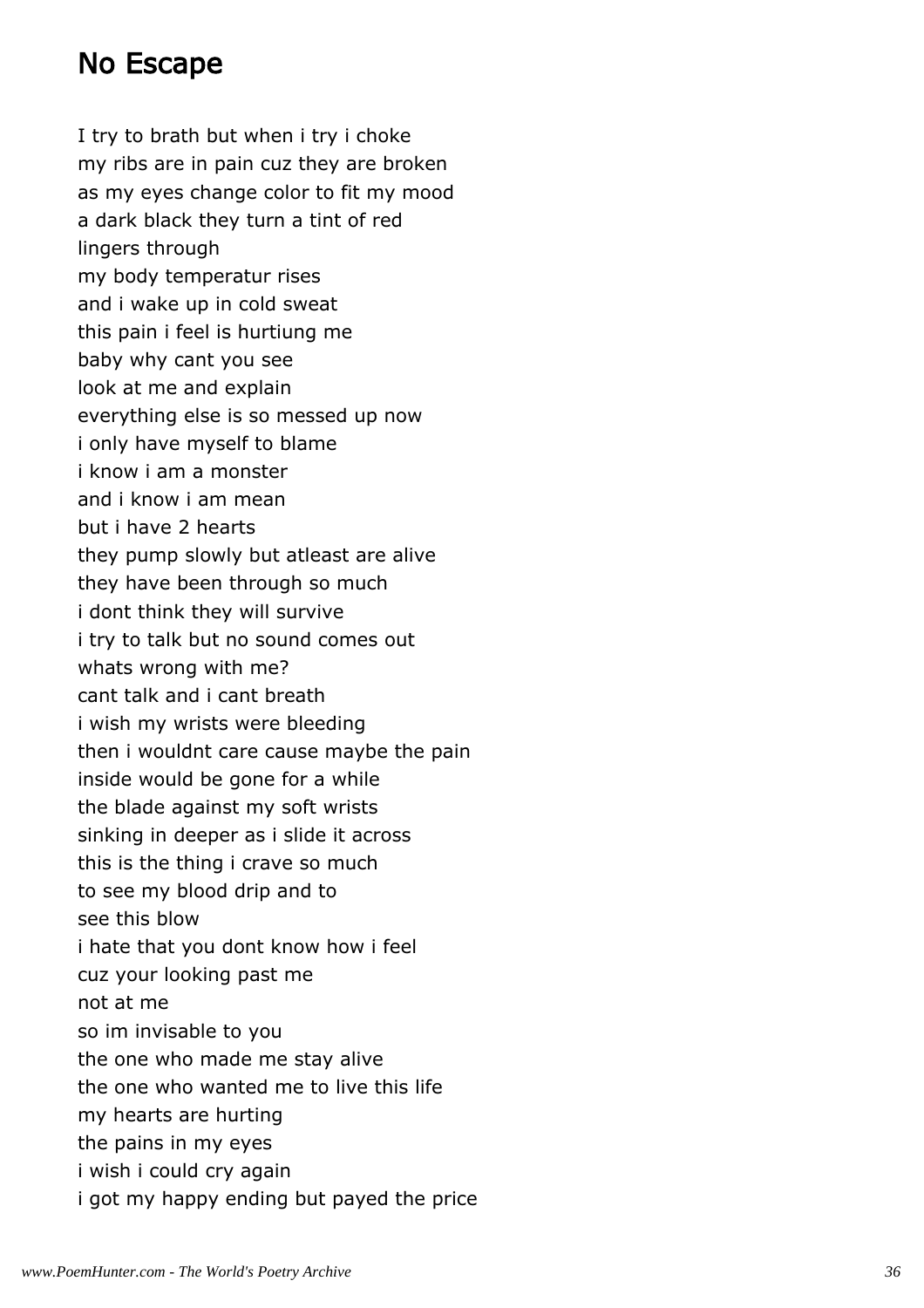a little twist of darkness im stuck in a nightmare a used to be dream will things go back to normal or will they stay the same?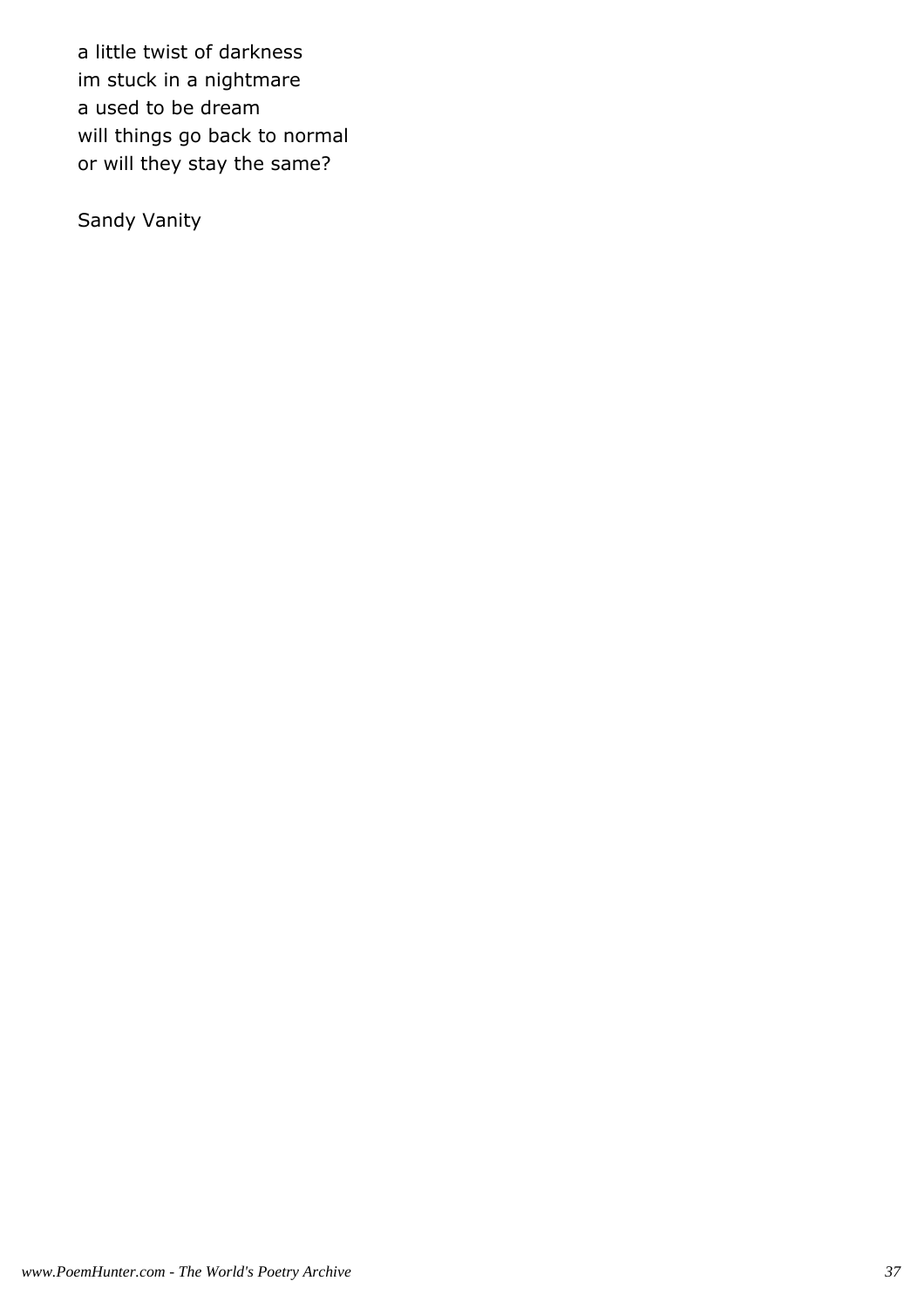#### Over Dose

As i got into the van i smelled weed sweet weed the one thing i craved as my best friend looked at me she took 3 hits and passed it to me i took a look at it and as i took a hit i began to smile the wanting for it was gone with every hit i could feel my troubles leaving we passed it around till it was done then we went to the store and bought a 40 as me and my friend passed it back and forth the horrible taste sat in my mouth once again i craved weed she rolled another and passed it back i took more hits ever time i got a little sick but kept going i drank more too the next day was the same we smoked 5 joints drank a whole bottle of whine and drank some beer the next day was the same except the second night i did it no matter how much i tried i couldnt cry even though the feeling was there as my friend watched me get sick from the over dose i closed my eyes i remember crying make it stop and her light voice saying its ok you will be fine i promise when i look back on those nights i wish it would have killed me some times but that was last weekend so the past is the past and theres always other days.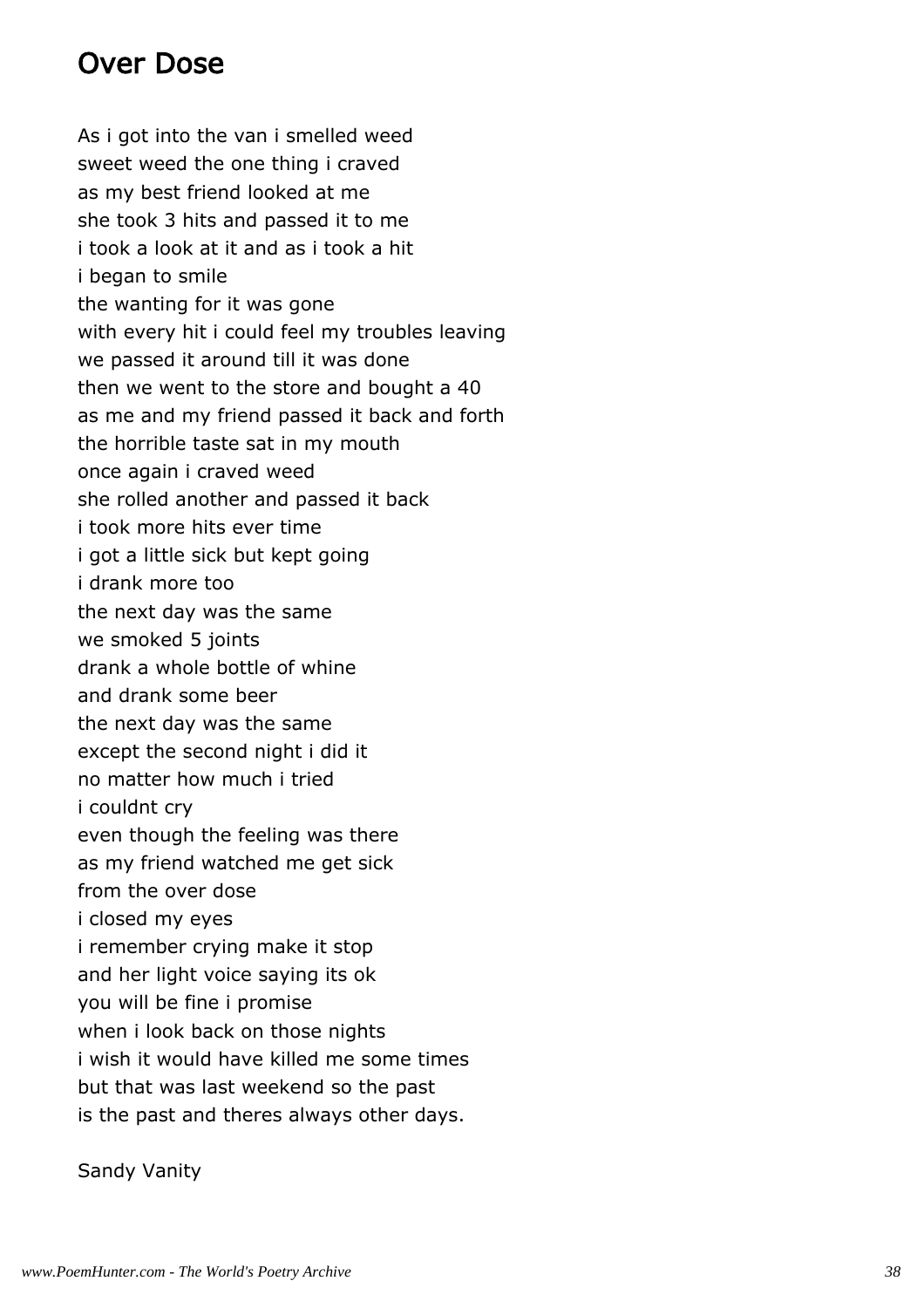# Pain

Like the pain in my trick arm the pain i feel is my heart beating and my muffled breathing i stand outside staring at the sun having my morning cigarrette smiling at the earth that lay so cool around me people walk by but do they see that my smile is just my cover do they see the pain inside im complicated and hard to read like the scars on my wrists my smiles fade like the fresh blood they bleed a new thought comes into mind the blood stains like the marked impresion on my heart of all the things i love and all the ppl i care for when i look back now and see all the pain i have caused others and the pain they have caused me it breakes my heart to remember how cold i used to be my pain flows every day and stuff happends it hurts and sometimes i wish i could freeze and heal my wounds and the wounds of others but pain will never stop coming so its best not to let it get you and take over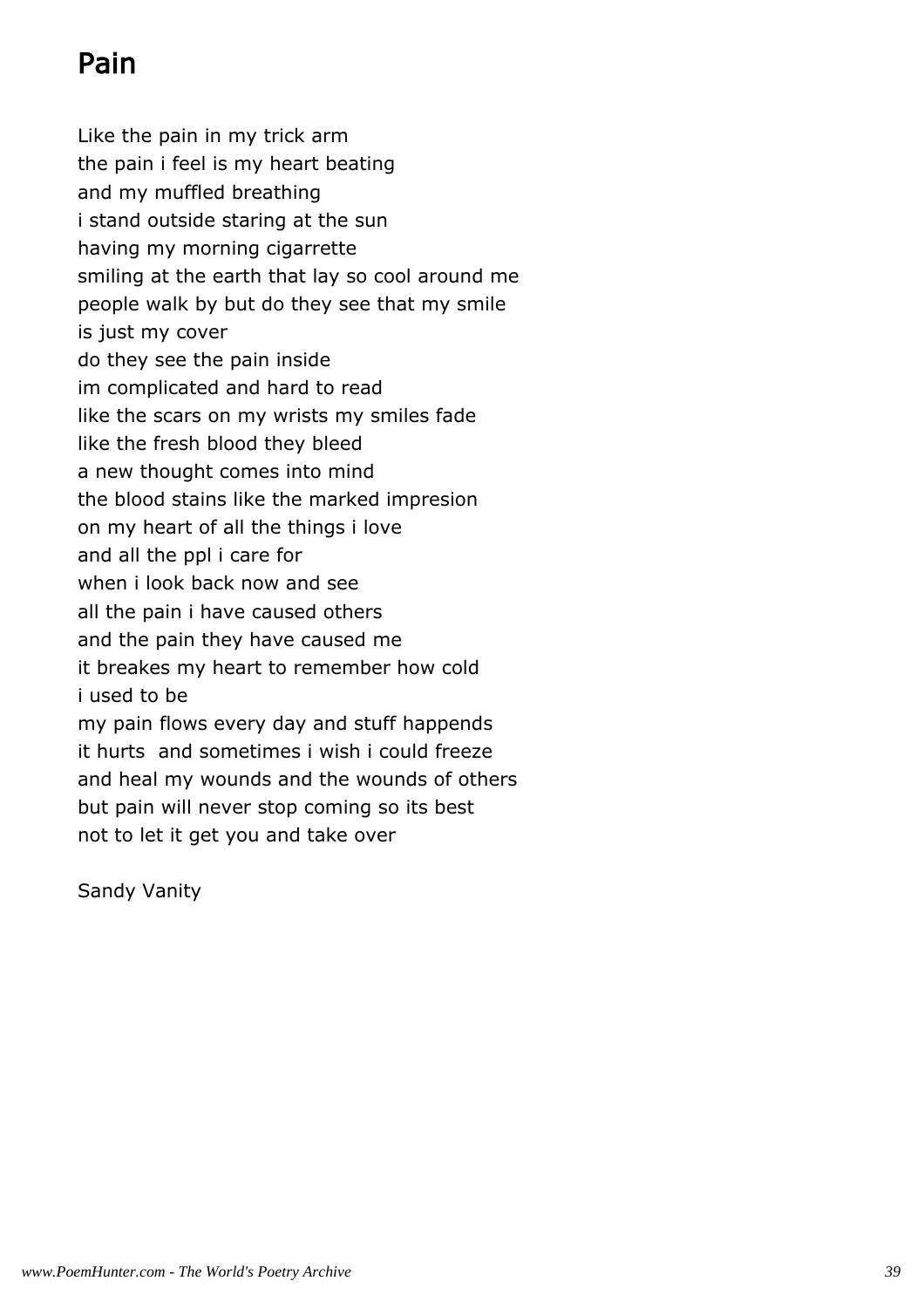### Pain To Fake A Smile

I told you i didnt care and tried to fake a smile like when you faked loving me but this time i tried my hardest not to let you see my pain it was written in my eyes as i glared at you trying to hold my tears back but when i left the next morning i could feel cold wet tears running down my cheeks and falling like rain i thought about you wundering if you ever cared i realized you dodnt when you disapeared i felt my heart drop it shattared and hurt so bad i hured your voice in my head as if you were beside me your words surounded me and haunted me like a ghoste i saw you in my head and all around me i closed my eyes and there you were is there no escaping you? your hold on me is like barb wire chain when i move and try to escape they cut my skin open softly but deeply i dont know how you can just watch me bleed my pain is not self inflickted but it hurts just the same why did you use me and break my heart? thank you now my heart fell apart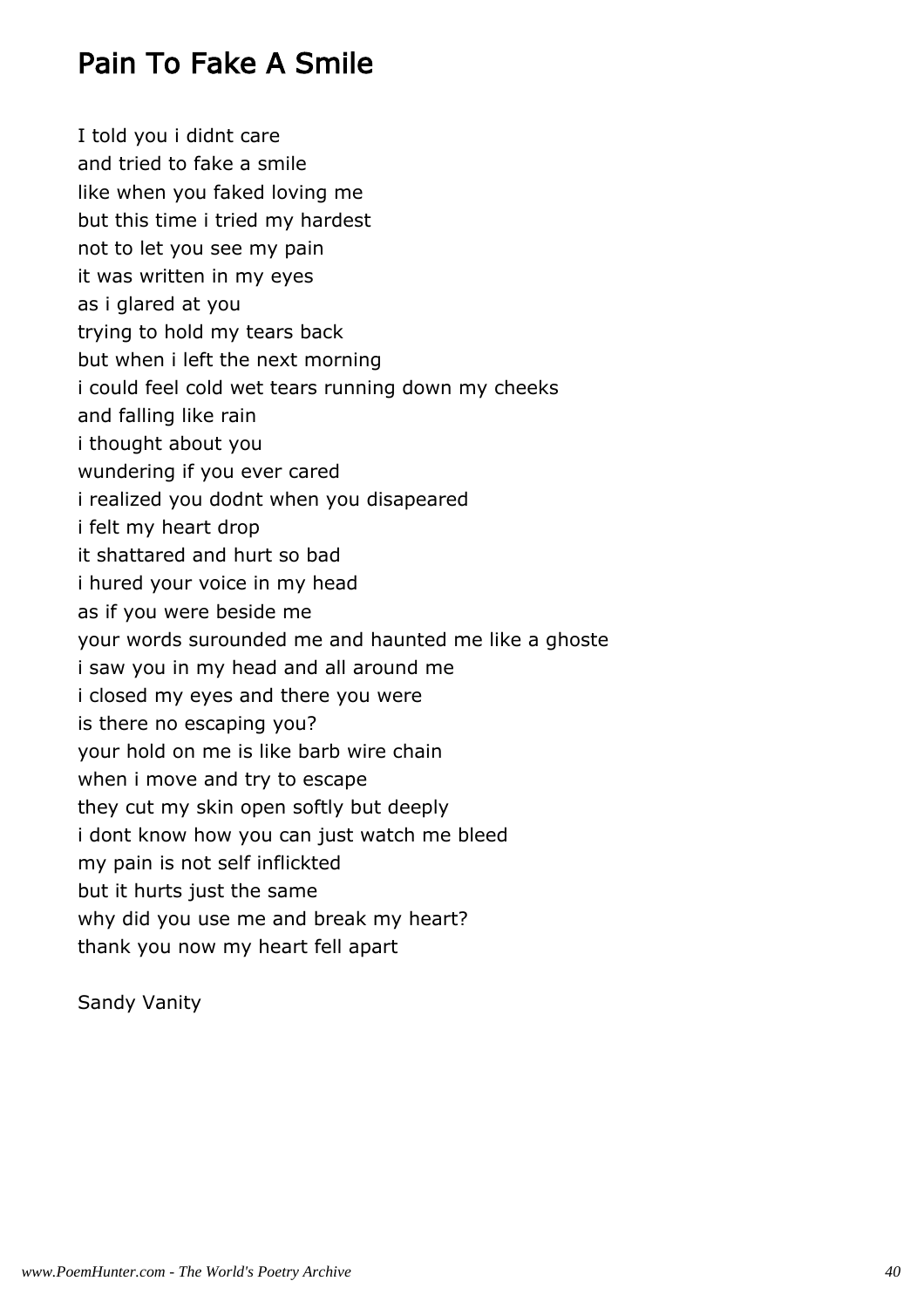# Path Of You

Once upone a late summer I walked down a path Drunk that night I could not think but i remember You, me (two starangers) and three of our friends in a park some time befor December I stayed with you there on a hill We layed on grass as you told me what you knew of the stars Over the short time we had I felt closer to you One day I never thought would come You told me you were leaving I was more then devistated I was so much more then stunned I saw you unexpectedly one last time befor you left I remember the sad goodbye and the tears I cried that I hid from you After 6 months in December it was You suprised me and came back When I hured your voice and saw you I remembered what I felt befor was true love We have our ups We have are downs Even still today I can count on you cause im glad your around Our story has barly started and I know theres more to come I cant wait any longer till our baby arrives Im so happy I have you an I created a mirical with you I wonder what unknown thing will happen next for us And I know sometimes things are and will be rough But we do have eachother and I know thats more then enough Dont ever think I don't love you And don't ever leave I adore you honey and for you my heart lay on my sleave It is yours for eternity to do as you wish Please don't break it If you do try to do it with ease But even then and every day Now even and till my last breath I will remember the path From first step till im no longer on ths earth that will be the last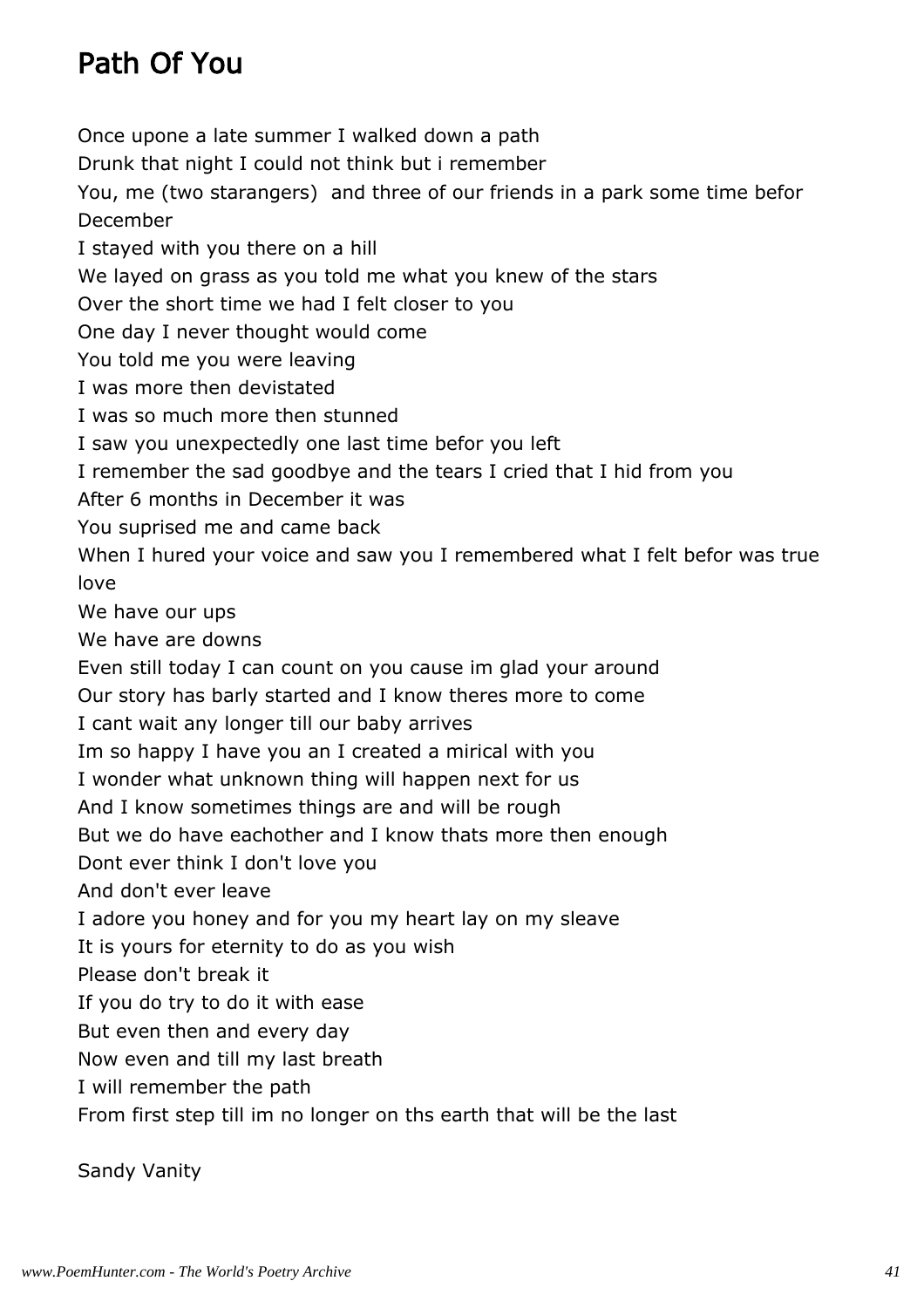## Some Times

I sit around sometimes and let my thoughts eat me alive Till one day I thought of you my birth mother and the flesh and blood of what is supposed to be my sister after 3 years of getting on with my life I had completely forgotten when I thought of you both I had to ask myself why out of all times after a long while Then I remember it is because I could never stand the thought of you both without wanting to be sick to my stomache and filled with dissapointment that the one who gave me life chose to believe a very sick man she had been with an loved since I was six over her own flesh and blood and a best friend my little sister who could only think selfishly of her own happyness Some times I wonder why I only told you of once Then I remember its because I knew you wouldnt believe me Your to blinded by love and selfish yourself And it was worse then the other times he even touched me because this time he went to far I managed to escape cleverly the first time that day but the second time I had to let him know to back off I wish you were there to hear me scream no dad dont at the top of my lungs even after you knew about that day and still to this day i have nightmares of him Its pretty bad when I know that my biological dad who was never there is so much better then the sick creature you call your lover an the waste of my effection calls dad hopefully by the time my baby comes and I move into my new house with a man who loves me and his unborn child an who I know would never hurt our baby I can forget about you completely Sometimes I miss you then i remember its useless to miss what you never had and then im happy all over again

Sandy Vanity

Some times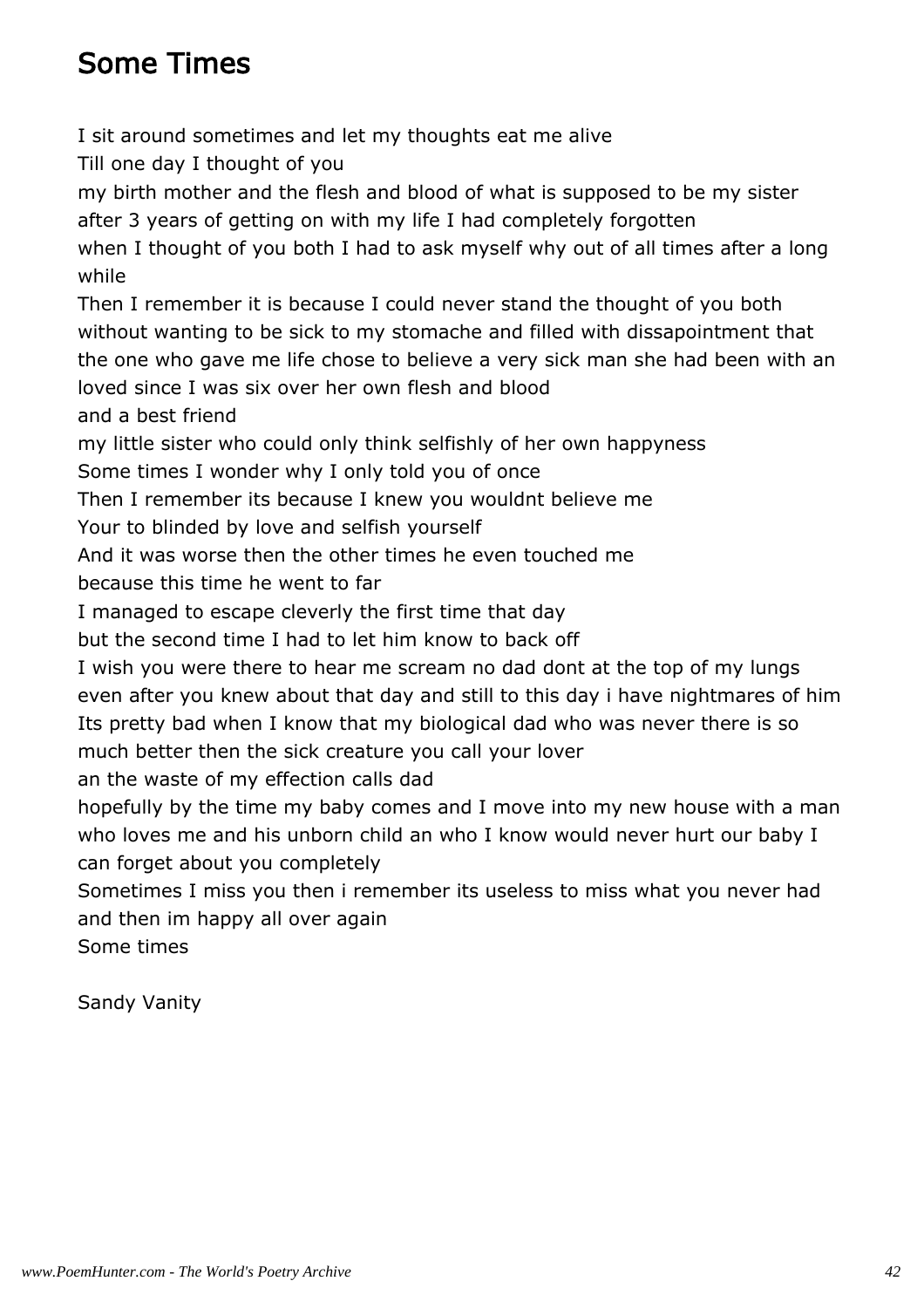# Super Girl

I am not a normal girl in many ways but the one that stands out is the most birdin of them all people talk normaly to me cuz they need answers i cant solve something or stop somethings but i try anyway i feel like the dark super girl the one who everyone wants help from cuz they know that even if its not possable i will still try i wonder if i will ever get to be plain me instead of being stuck inside a medaforical superhero body every day i wonder whats battle i will have to fight next and how long it will go for i feel like im the dark super girl the one who never rests and the one who craves a solution to every problem and no matter how big, small, possable or impossable it is will try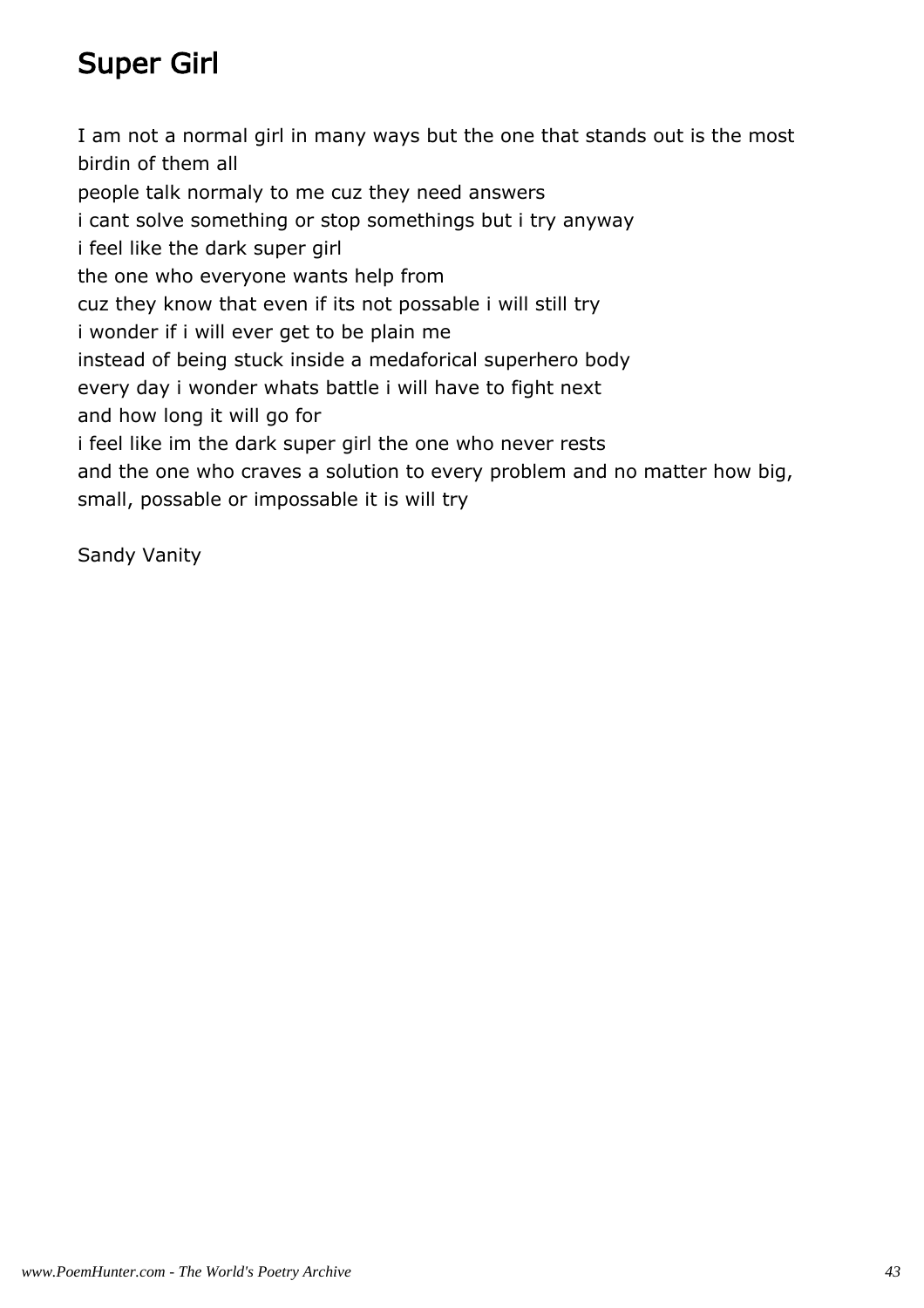# The Falling

Sitting in the darkness of my room i cant wait to talk to you to hear about your day and to tell you of mine i know you love me but some times it hurts you feel so distant never as befor all the nights we spend together wanting more when im beside you i feel like im home but when your not here i feel so alone i wonder what your thinking all the bleeding and the fighting is all part of it but no matter how bad it gets im never letting you go i made a promise and im keeping it never letting us slip through my fingers because the feeling of love lingers as butterflys fill me stomach every time your around and when i hear your voice the moste beautiful sound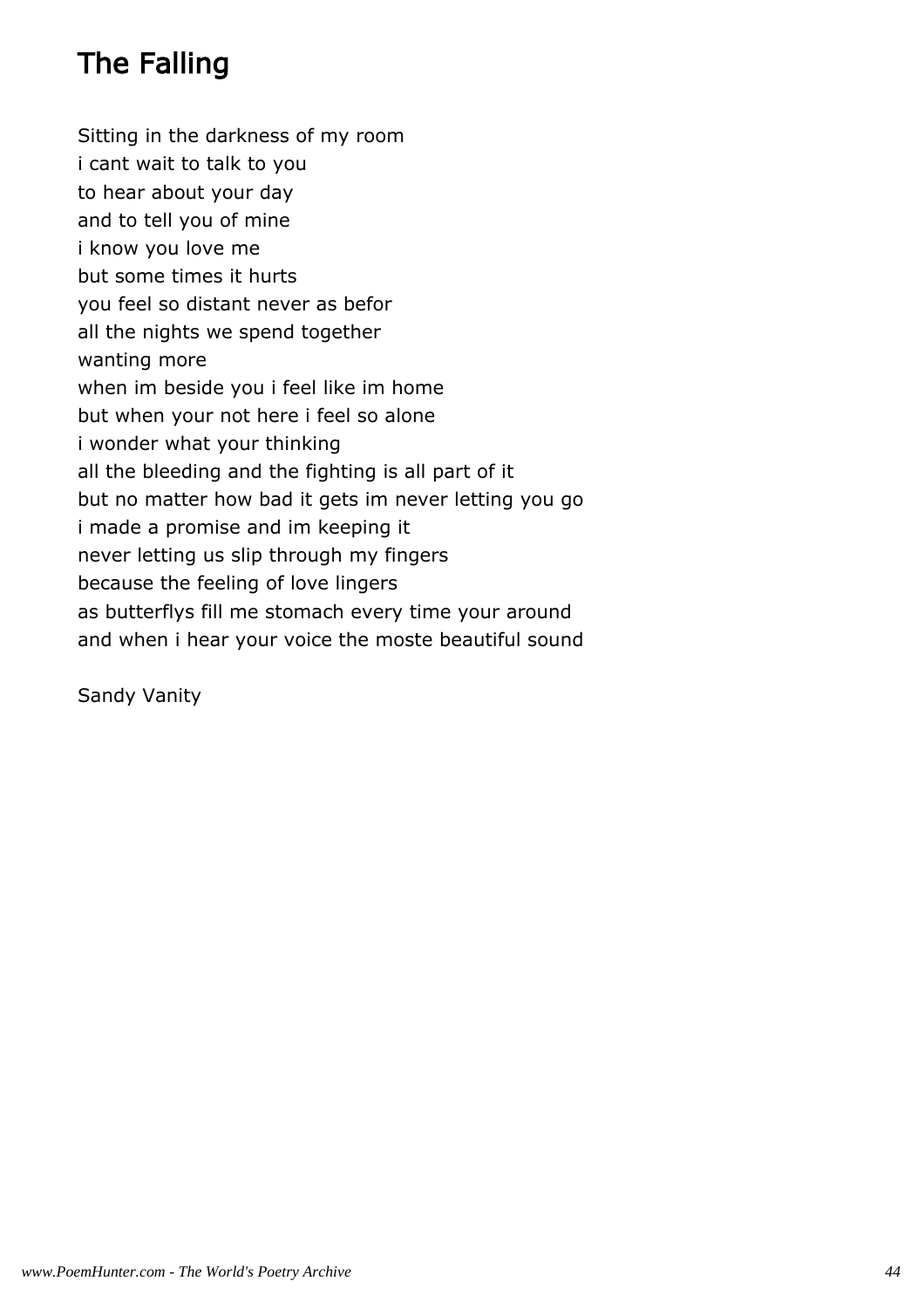# The Finding

you found me broken and bleeding left to die in the middle of the floor you walked through my blood mended my heart and helped me up you put a bandana around my bleeding wrists you held my hand as we walked through the mist crushed and broken my world was everything you touched darkend and died thats the way i like it you brought my blood red moon and river back and my dead trees and black roses surprise surprise my world is dark again it makes me happy to know that you care to know that you love me and want me cause i love it when you stare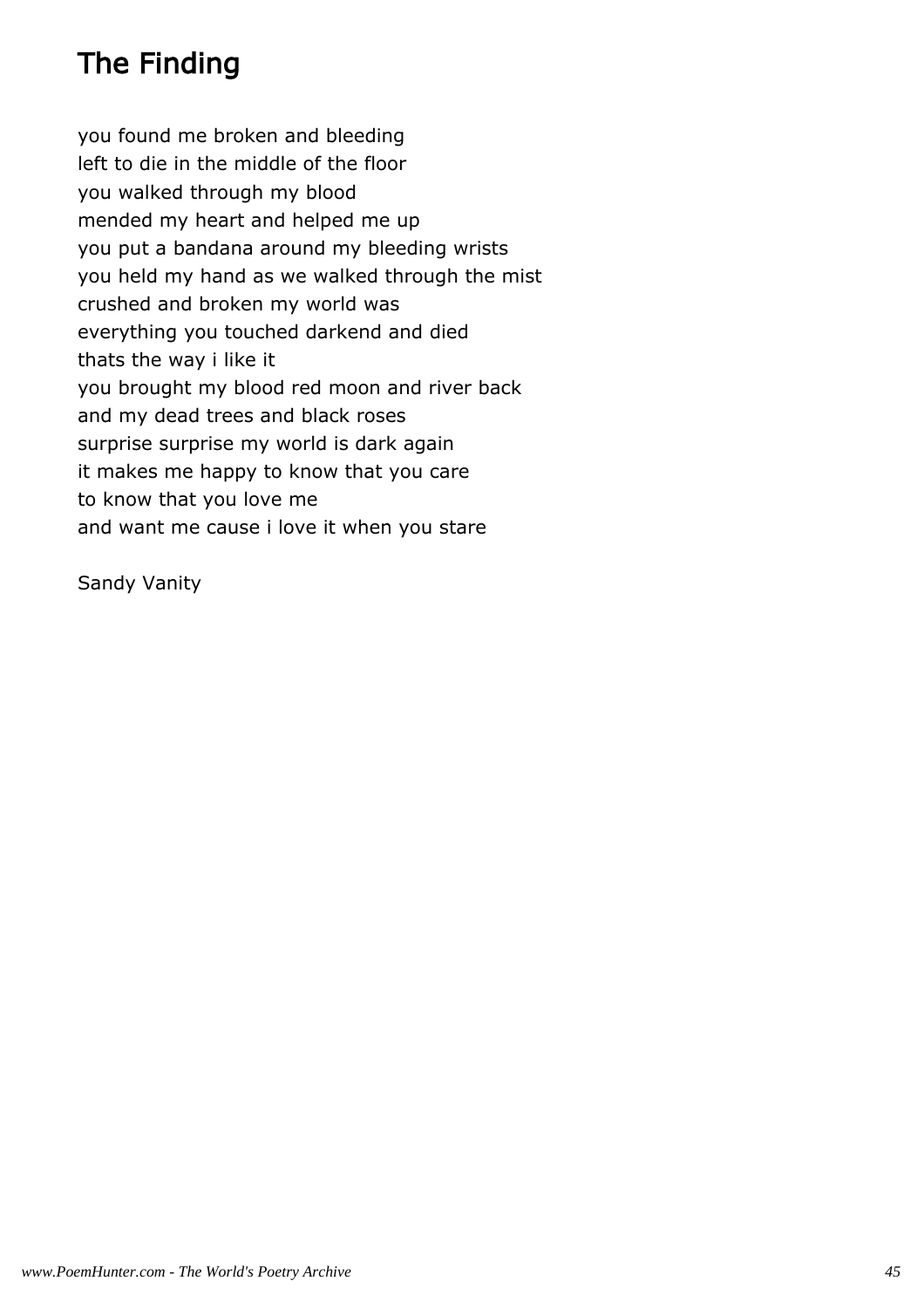#### The Lover

with his fingers so soft they touch my face lightly and with his arms so strong he holds me tight as he kisses my lips i feel the love he has inside he shows it and says it when he can the look in his eyes gives me quite a surprise just befor he says i love you you can see it on him that he loves me hes so beautiful yet so quiet most of the time hes soft hearted to me and very sweet hes always there with his beauty bringing hope to my world an the thoughts of wanting to wake up and the thoughts of wanting to live every time i hear his words the desire in them is clear the craving for him unbearable most of the time yet suttle and quiet like him hes the only one who has my heart and the power to break them so easily i long to feel him close and hear his voice so sweet his beauty could never be taken nore tainted to me he is the lover my sweet man the one who catches me an helps me land he helps me stand up and holds my hand he never lets me down nore lets me fall for him i am thankfull hes my lover moste of all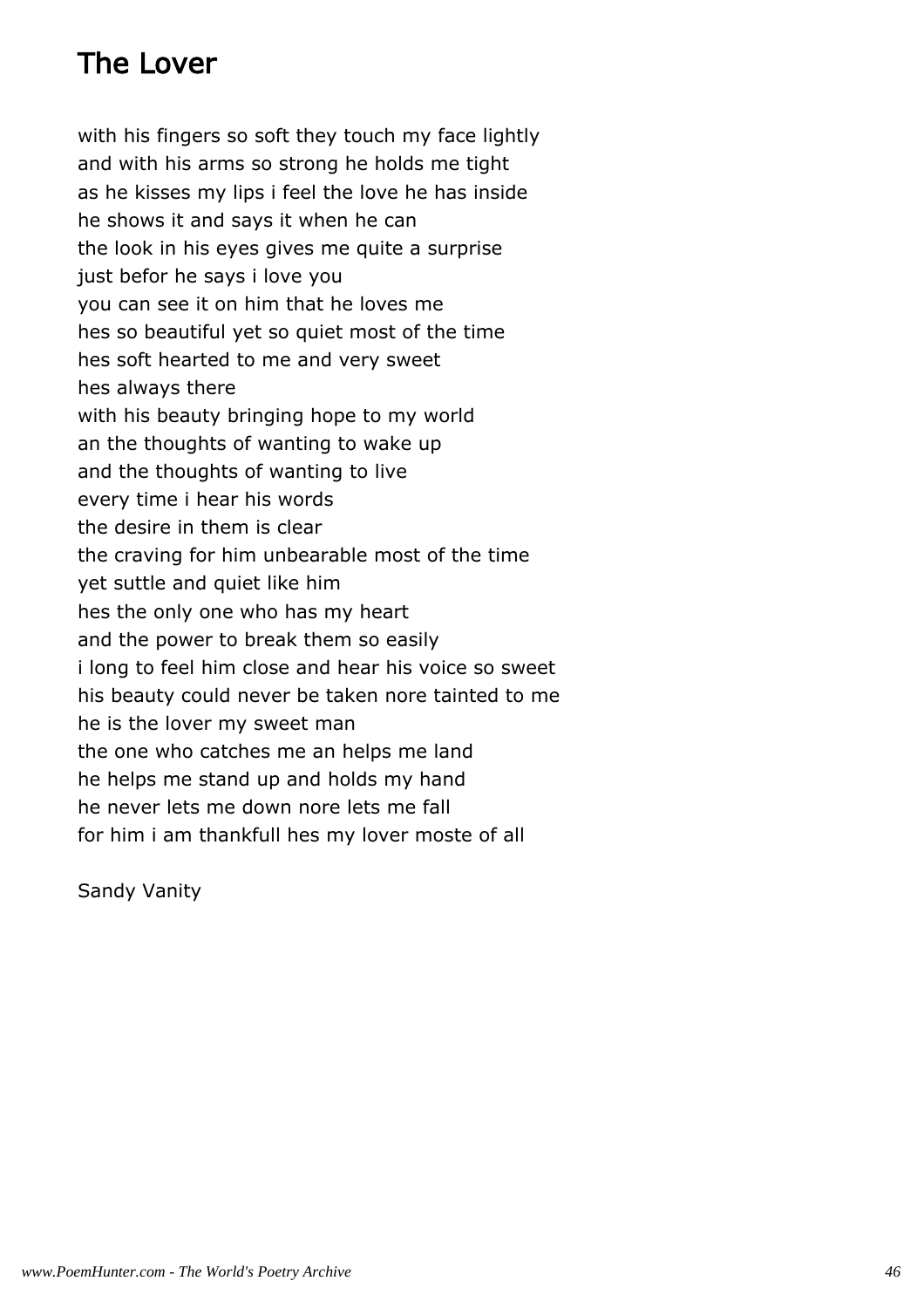# The Pain I Forgot

It all started with my man and i sitting at the hospital waiting for blood test results to see what was happening to me suddenly after hours of waiting the doctor came in and said congratulations your pregnant months went by i still think of him as my most beautiful surprise some days were hard others were easy most flew by so im 3 days past my due date been in back labor for 5 days it hurts and its crazy woke up to contractions at 11: 00 went to the hospital they said your 2 cm dilated and we know your contractions are 4 mins appart so go home try to walk as much as you can walked for a half hour around the house contractions got 2 mins appart they took me bk i was 4 an a half cm i said look just give me the epadural they came back a half hour later my aunt kept saying sandy blow out hunters birthday candles they broke my water an gave me the epadural finally said ok its time to push half way through the called in an expert sandy dont panic but hes face up now your gunna feel pressure just dont push it wasnt pressure it was pain i wanted to cry cause they had to turn him next thing i know they say sandy we have an expert here hes stuck your to small so we have to use the vaccume i wanted to cry my aunt saw the tears in my eyes the dad had to run out befor he fainted my aunt held my hand cut the cord then the pain was over, they handed me my baby boy and i started to cry looked up at my aunt and said hes so beautiful as my bf walked in saw me holding hunter and we both cried and i forgot the pain no ever time i look at him i can say i never wanna go through that again but he is worth everything everyday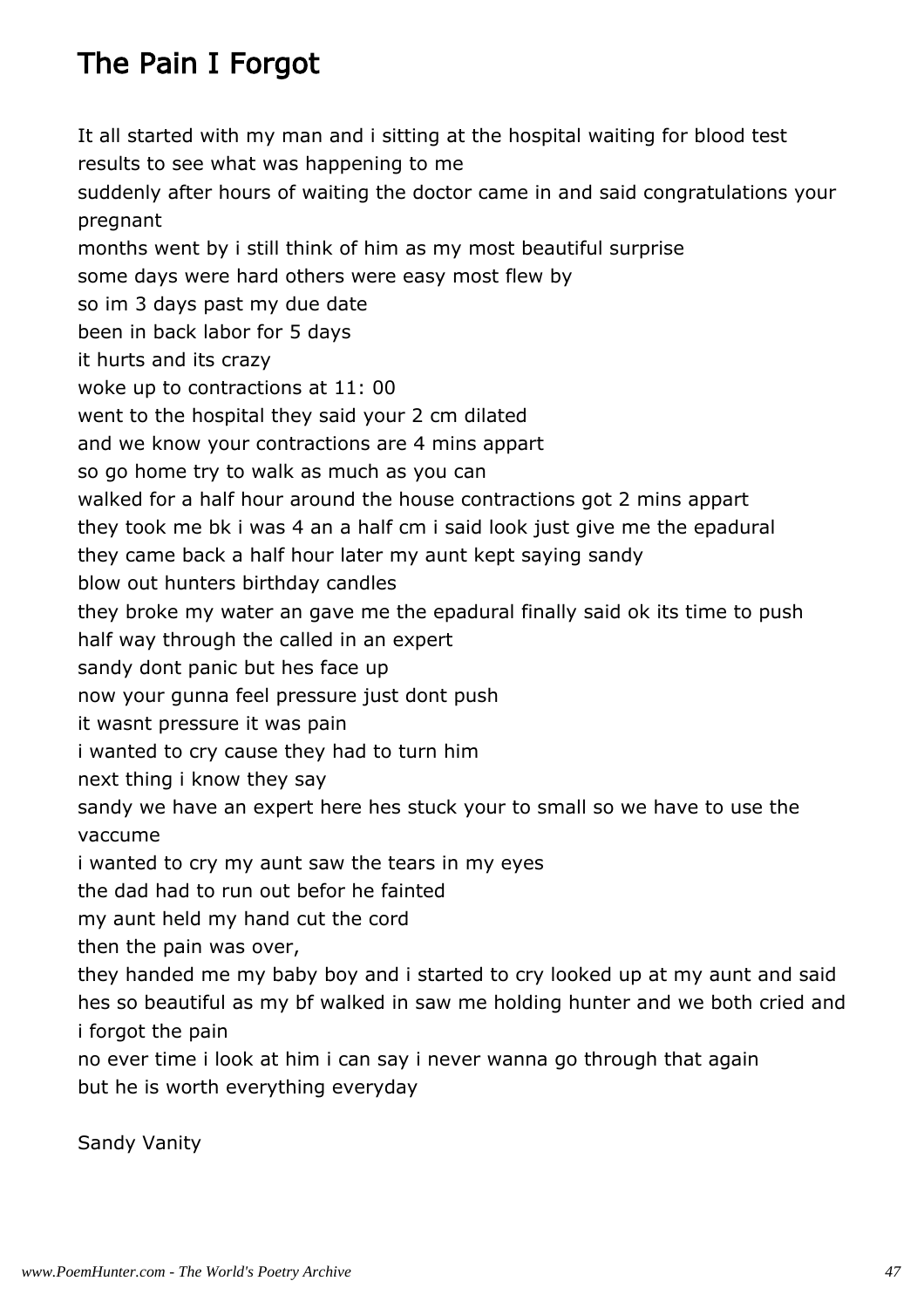#### The Pain Inside

My heart has died theres a pain inside my stomach aches my head pounds and my wrists bleed when no ones around i dont know why its there this pain hurts so bad i cry some times not wanting to see day nore wanting to be around its like im in a black hole falling till i hit the ground my tears fall like fresh red blood i shake as if i am cold my eyes are dark as i sit thinking your memory runs through my head STOP my heart screams as i slow down my heart slows the shaking stops everything freezes but my mind still thinks of you and my tears still fall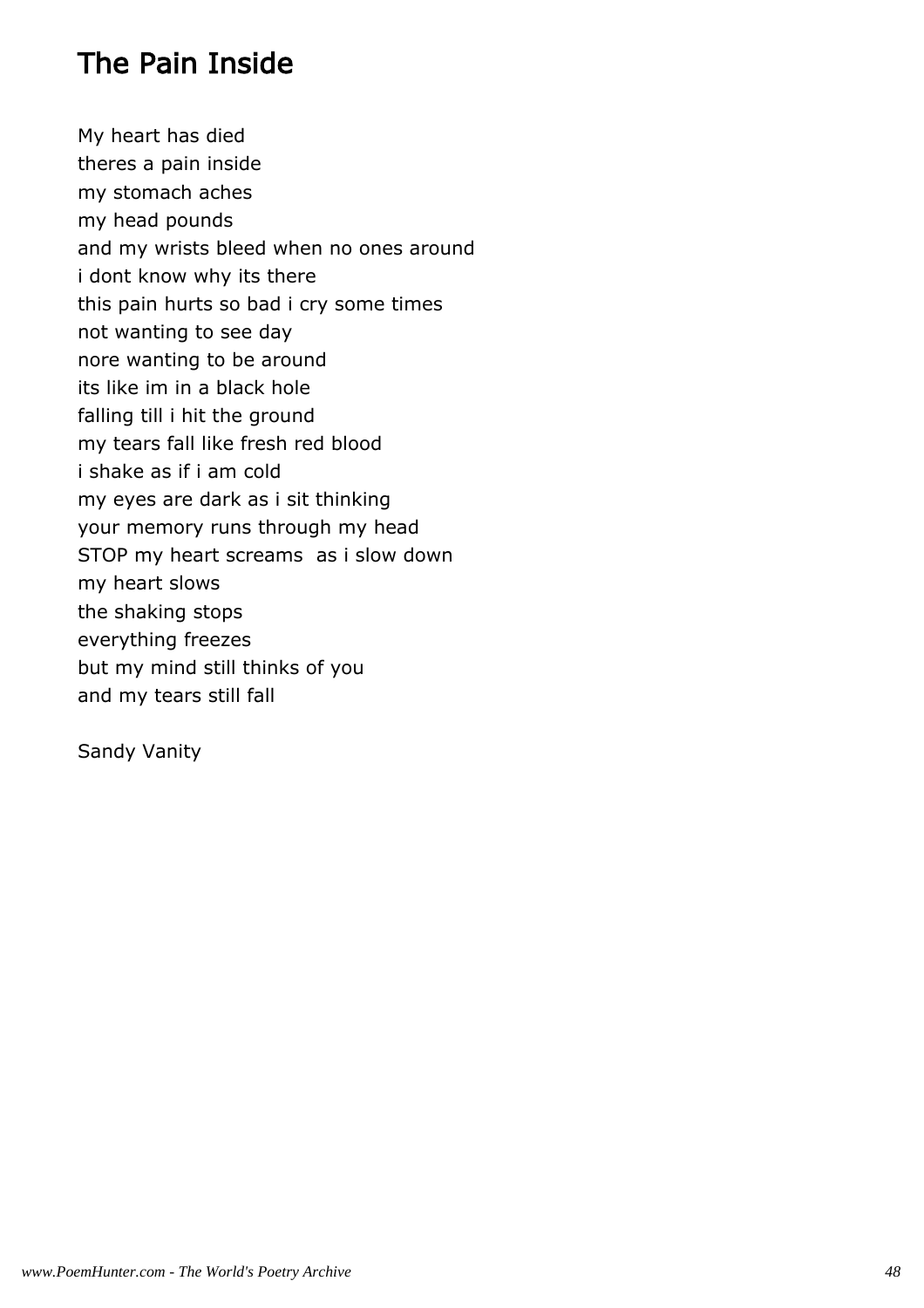## The Worrior

In my room i feel a great sadness its like sleeping is no option has no point my mind blocks my will to dream feeling nothing but sadness floating through my body resisting the eurge to cry i wont let it take over me refusing the impulse to think of the person who encourages the sadness to spread trying to block it all out like a worrior fighting a battle on her own as the monster she so desperatly fears moves toward her slowly thinking it is unseen un hured she knows its there and she uses one of her powers one of the little she poses and knows as she casts her spell on the demon infront of her face to face they are trying to make her demon fall like hard rain even though she feels alone she quickly moves drawing her dagger and plunging it hard into the monster she fears it is wounded but dose not fall as a strong wind blows and hits her body like shards of glass she summons her inner self to finish the great monster off her soul takes over wraping itself around the creature slowly sucking out its soul the demon falls as the inner worrior once again returnes to its body once again the worrior herself takes controle slicing the creature open and gentaly ripping out its heart symbolizing that she herself conquored the thing she feared moste and once again regains her powers plus alot more and she holds the heart keeping it with her as a reminder that she battled and distroyed the sadness on her own, that worrior is me.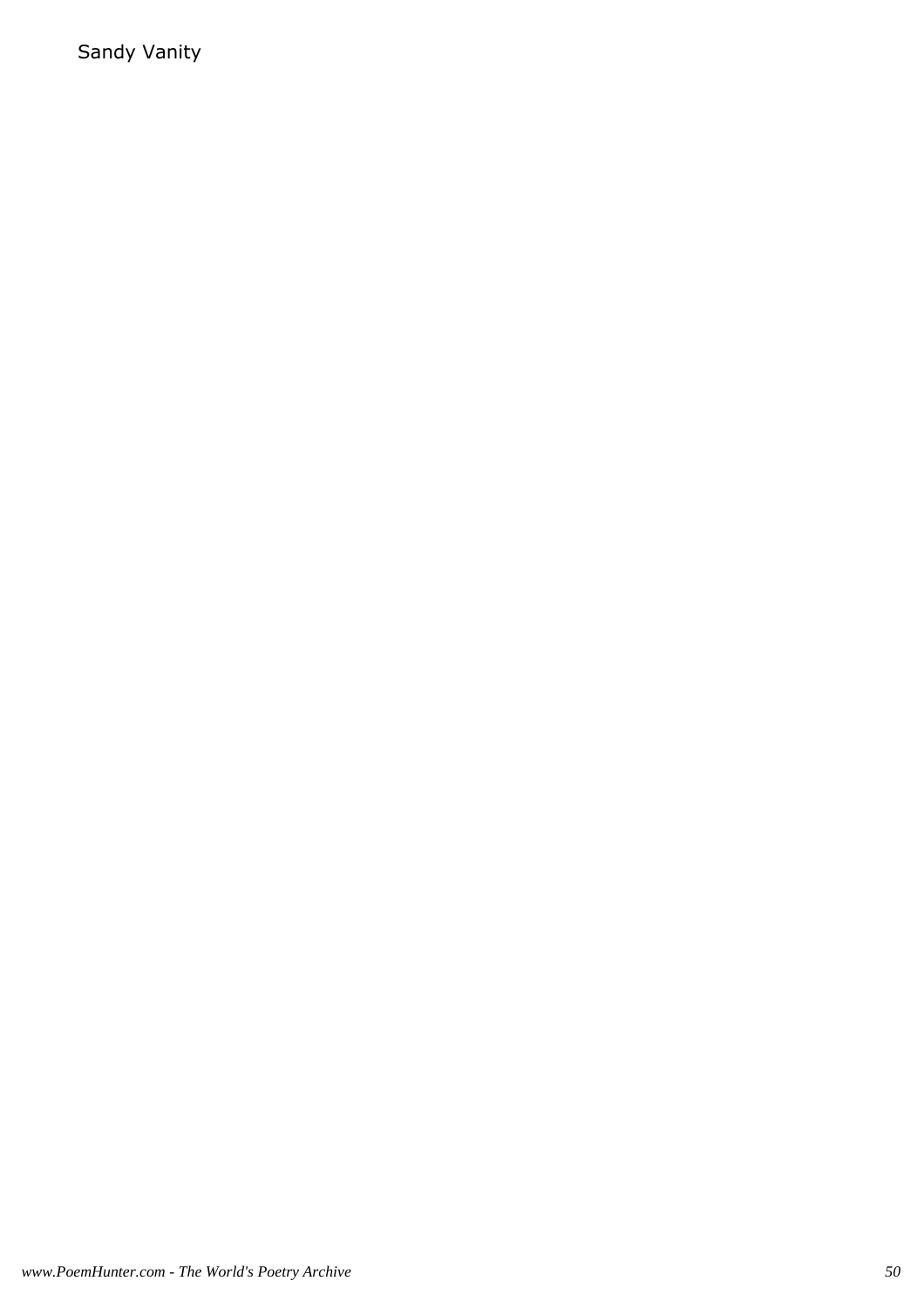# Think

you think you know my life you dont im not the same girl i used to be the one who was so stupid to give you more chances to hurt me not realizing that thats all you wanted when i look back at those dark memories i realise that you were just a phase i found someone better someone who actually loves me for who i am and thinks im beautiful he treats me good unlike you you cheated and lied you will never know how much i cried im alive now but much more defensive you said you wanted me and would always love me it was a lie just like everything else but unlike the other lies i like this one cuz it means you finally let go although you hurt me and faught with me needlessly countless times i dont feel stupid anymore nor am i weak like i was my true love helped me see that you really are nothing to me so after i write this poem your memory will be thrown away never to be seen or thought of again he gets me through the day unlike you who made me want to end it all with him i can stand tall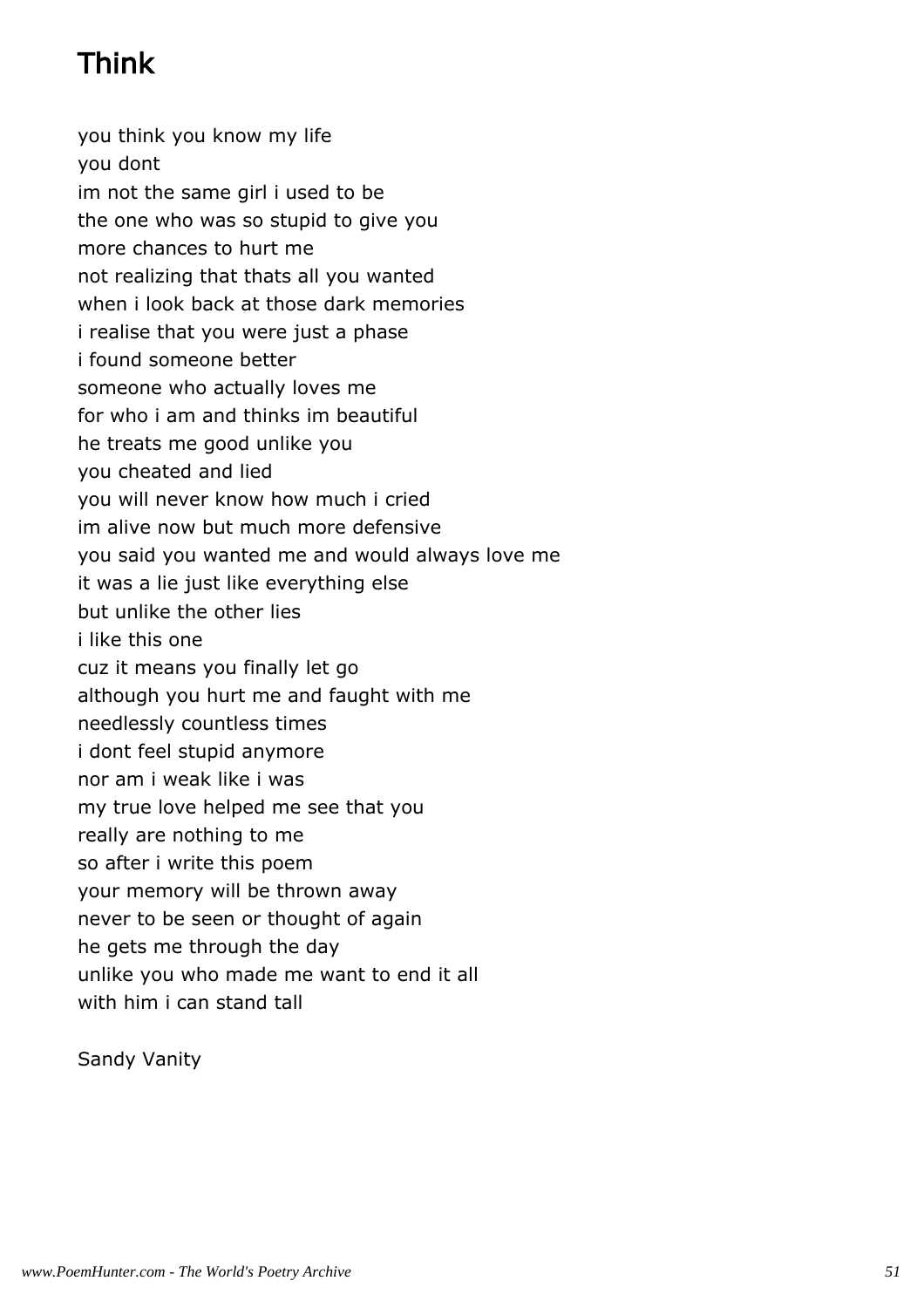### Who I Am

i know who i am im dark and quiet creative and myself dont care what people say i dont care what they think my piercings, my make up and cloths are expressions but just my outter shell look passed all of that and you will see the real me the girl who loves tattoo's, piercings stormy weather and poetry the dark hearted girl you see on the outside is only part of me you may think im trouble and cold i admit im troubled and the reasaults are the scars that i bare on my wrists and the reason for my invisablity not scared to be hurt im used to the pain scared of being left for dead in the cold hung out to dry and forgotten there i may look mean but its the wall i put up the wall no one gets passed its hard to trust hard to let people in my feelings, everything can only be seen through my eyes and in my heart and only people who see me for me and know the actually me see everything i am and everything i can see one out of thousands of people can see the real me and he means so much to me so hes the only one that passed my walls without a fight and got through he the only one who truly knows the real me